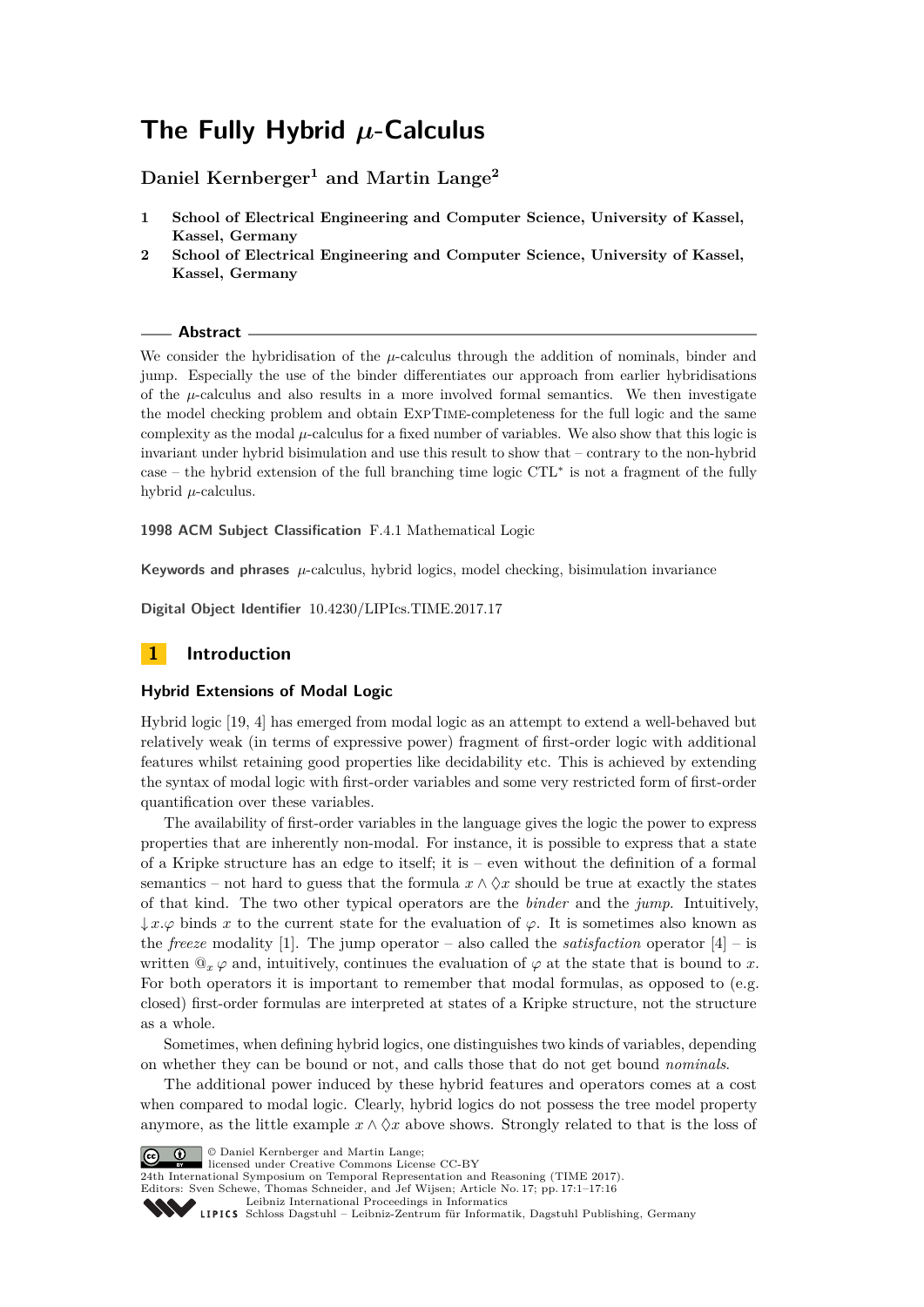### **17:2 The Fully Hybrid** *µ***-Calculus**

bisimulation-invariance, an inherent feature of modal logic [\[5\]](#page-14-2). The notion of bisimulation has been refined accordingly to *hybrid bisimulation* which relates two states when they can mimick each others transitions locally in the presence of a fixed number of named states. It has been shown that the hybrd extension of modal logic with binder and jump is invariant under this equivalence relation [\[3\]](#page-14-3).

The term *hybrid logic* suggests speaking about one particular logic but in fact denotes a family of logics; its members are obtained by extending *some* modal logic with *some* of the features mentioned above. This is of course not restricted to modal logics alone, any logic that is not subsumed by first-order logic is a natural candidate for the basis of a hybrid logic. For instance, temporal and dynamic logics have been extended in this way, namely the EF-fragment of CTL with past operators [\[9\]](#page-14-4), CTL and CTL<sup>+</sup> [\[11\]](#page-14-5), as well as CTL<sup>\*</sup> [\[12\]](#page-14-6). In  $[11]$  the hybrid extensions of CTL and CTL<sup>+</sup> are only interpreted over computation trees to retain decidability of the satisfiability problem. However, the semantics naturally extends to Kripke structures. Hybrid CTL and  $\text{CTL}^+$  are then – as in the non-hybrid case – subsumed by the hybrid extensions of CTL<sup>∗</sup> in [\[12\]](#page-14-6).

#### **Hybrid Extensions of the** *µ***-Calculus**

In this paper we consider the extension of the well-known modal  $\mu$ -calculus  $L_{\mu}$  [\[13\]](#page-14-7) with hybrid operators. This is not the first attempt at doing so; Sattler and Vardi [\[16\]](#page-15-2) have considered a hybrid  $\mu$ -calculus which extends  $L_{\mu}$  with nominals only, i.e. with additional first-order variables but no mechanism to change them during the course of the evaluation of a formula. This is in some sense a smallest hybrid extension of  $L_\mu$ , even though they use the term *hybrid full*  $\mu$ -calculus for this logic. "Full" in that context seems to refer to the addition of converse modalities. They are, however, thrown away then in favour of a universal modality with which one can jump to any state in an underlying Kripke structure. It is easy to see that this subsumes the specialised jumps @*<sup>x</sup>* conventionally used in hybrid logics.

Here we consider a different logic, namely the extension of the modal  $\mu$ -calculus with *all* hybrid features, in particular including binders. To subtly distinguish these logics, we refer to the one used here as the *fully hybrid*  $\mu$ -calculus. This then clearly subsumes full hybrid modal logic for which satisfiability is undecidable [\[4\]](#page-14-0). The context of Sattler and Vardi's hybrid  $\mu$ -calculus of course forbids this, as their primary interest is description logics for which decidability of satisfiability is a must. The motivation for the extension of  $L<sub>\mu</sub>$  with all hybrid features here is not driven by concrete applications; we study this logic in order to understand the effect that extending temporal logics in various ways has on their logical and computational properties.

#### **Contribution and Organisation**

The paper is organised as follows. Section [2](#page-2-0) defines the fully hybrid *µ*-calculus formally. We discuss that the semantics of hybrid temporal logics is inadequate for a logic with fixpoint quantifiers as under this semantics the implicit recursion mechanism does not obey the meaning one would intuitively expect the binder to have. This is fixed by letting second-order variables stand for sets of pairs of states and first-order variable bindings, rather than sets of states only.

Section [3](#page-6-0) examines the complexity of model checking the fully hybrid  $\mu$ -calculus. Using a reduction to  $L_{\mu}$  model checking we obtain (1) an EXPTIME upper bound in general, (2) that for formulas with a fixed number of variables the complexity is only polynomially worse than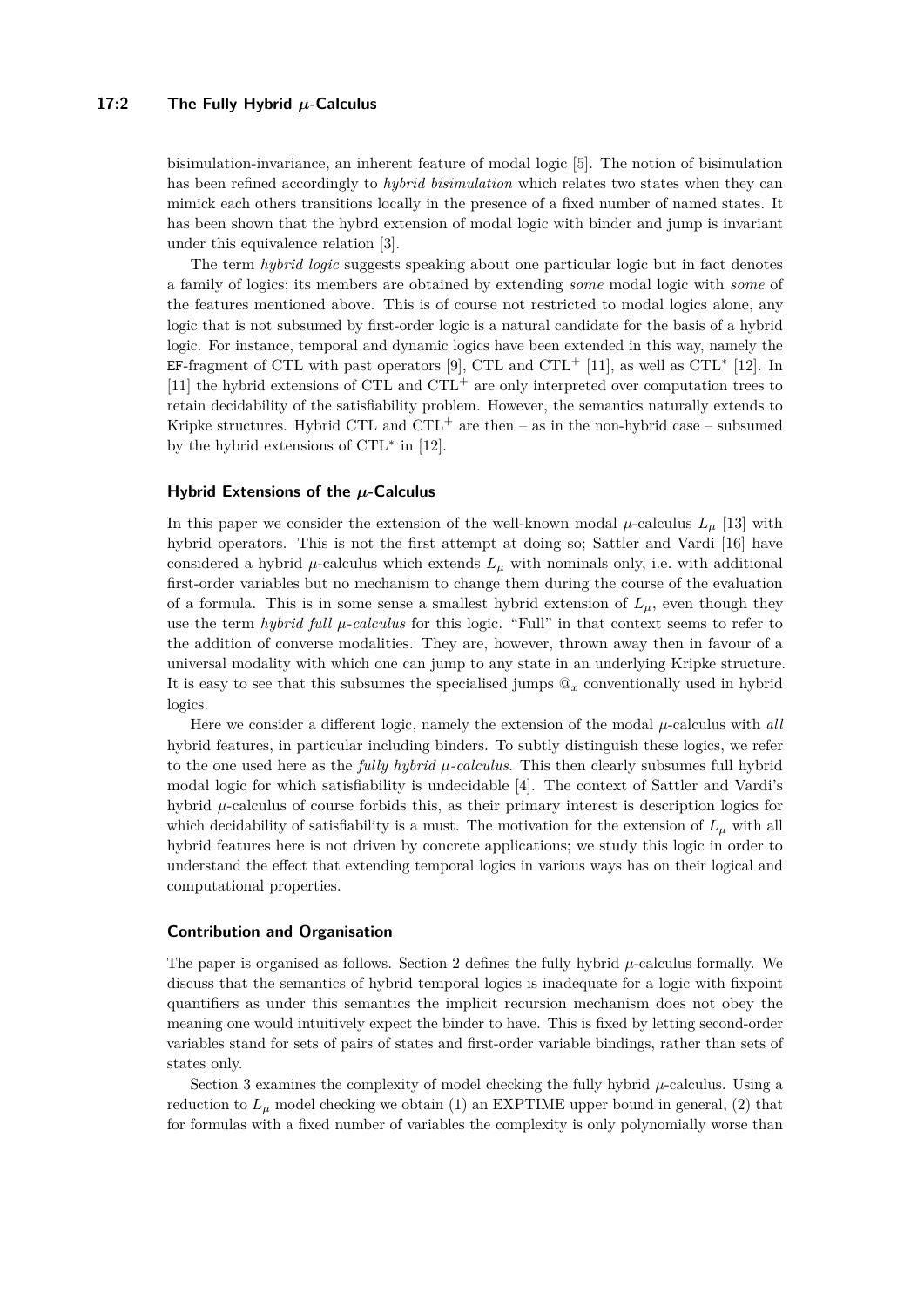#### **D. Kernberger and M. Lange 17:3** 17:3

that for  $L_{\mu}$  model checking, and (3) a game-theoretic characterisation similar to the one for  $L_\mu$  [\[17\]](#page-15-3) which can be used to understand the properties expressed by formulas of the fully hybrid *µ*-calculus. We also show that the EXPTIME upper bound is tight by giving a matching lower bound.

In Section [4](#page-9-0) we investigate questions of the logic's expressiveness. We prove that, not surprisingly, invariance under hybrid bisimulations carries over from hybrid modal logic to the fully hybrid *µ*-calculus. To ease argumentation in this context, we also develop a game-theoretic characterisation of hybrid bisimilarity similar to the well-known bisimulation games [\[18\]](#page-15-4). We then use these games to show indistinguishability between two different Kripke structures and deduce that, perhaps surprisingly, the fully hybrid  $\mu$ -calculus does not subsume the hybrid extensions of CTL<sup>\*</sup>, namely that it cannot express the property "there is a path on which no state occurs twice", even though this is easily possible in hybrid CTL<sup>∗</sup> .

We conclude the paper with a discussion on further work in this area.

### <span id="page-2-0"></span>**2 Preliminaries**

### **2.1 Syntax**

Let  $k \in \mathbb{N}, \mathcal{V} = \{x_1, x_2, \ldots, x_k\}$  be a finite set of first-order variables,  $Prop = \{p, q, \ldots\}$  be a countable set of atomic propositions,  $V_2 = \{X, Y, \ldots\}$  be a countable set of second-order variables and  $Nom = \{m, n, \ldots\}$  be a countable set of first-order constants referred to as nominals. All sets are assumed to be pairwise disjoint. Formulas of the *k*-variable fragment of the fully hybrid  $\mu$ -calculus  $H^k_\mu$  are given by the grammar

 $\varphi := p | x | X | \neg \varphi | \varphi \vee \varphi | \Box \varphi | @_{x} \varphi | \downarrow x.\varphi | \mu X.\varphi(X)$ 

where  $p \in Prop, x \in V \cup Nom$  and  $X \in V_2$ . The fully hybrid  $\mu$ -calculus  $H_\mu$  is the union of all  $H^k_\mu$  for  $k \geq 1$ . The modal  $\mu$ -calculus  $L_\mu$  is obtained as  $H_\mu$  in the special case when  $V = N \circ m = \emptyset.$ 

We are making use of  $\text{tt}, \text{ft}, \wedge, \Diamond, \nu X. \varphi$  as abbreviations in the usual way. By  $\text{Sub}(\varphi)$  we denote the set of all subformulas of  $\varphi$ . Further, we say that a formula  $\varphi \in H$ <sub>*u*</sub> is in *negation normal form* if and only if negation only occurs directly in front of atomic formulas.

We assume the following standard sanity condition on formulas: every  $X \in V_2$  is bound at most once by a fixpoint quantifier  $\mu$  or  $\nu$  and can only occur under an even number of negations. The function mapping each  $X \in V_2$  to its unique binding formula is called fp<sub>*i*o</sub>. We say that a second-order variable *X* is of type  $\mu$  or  $\nu$  if its defining fixpoint formula  $f_{\mathsf{P}_\mathcal{O}}(X)$ is a least, resp. greatest fixpoint formula. Formulas with no free first-order variables will be referred to as sentences.

All results easily extend to a multi-modal version of  $H_\mu$ ; for the sake of simplicity we only work with a uni-modal version here.

### **2.2 Considerations on the Semantics in the Presence of Fixpoints**

A Kripke structure is a tuple  $K = \langle S, \to, L \rangle$  where *S* is a set of states,  $\to \subseteq S \times S$  is a transition relation and  $L: Prop \to 2^S$  labels the states with the sets of propositions that hold true in them.

Formulas of  $L_{\mu}$  are usually interpreted over Kripke structures via a mapping  $\llbracket \cdot \rrbracket_K^K$ , which maps a formula together with a Kripke structure *K* as above and an assignment  $\rho: \mathcal{V}_2 \to 2^S$ to the states that satisfy this formula. A formula  $\varphi(X)$  with a free second-order variable X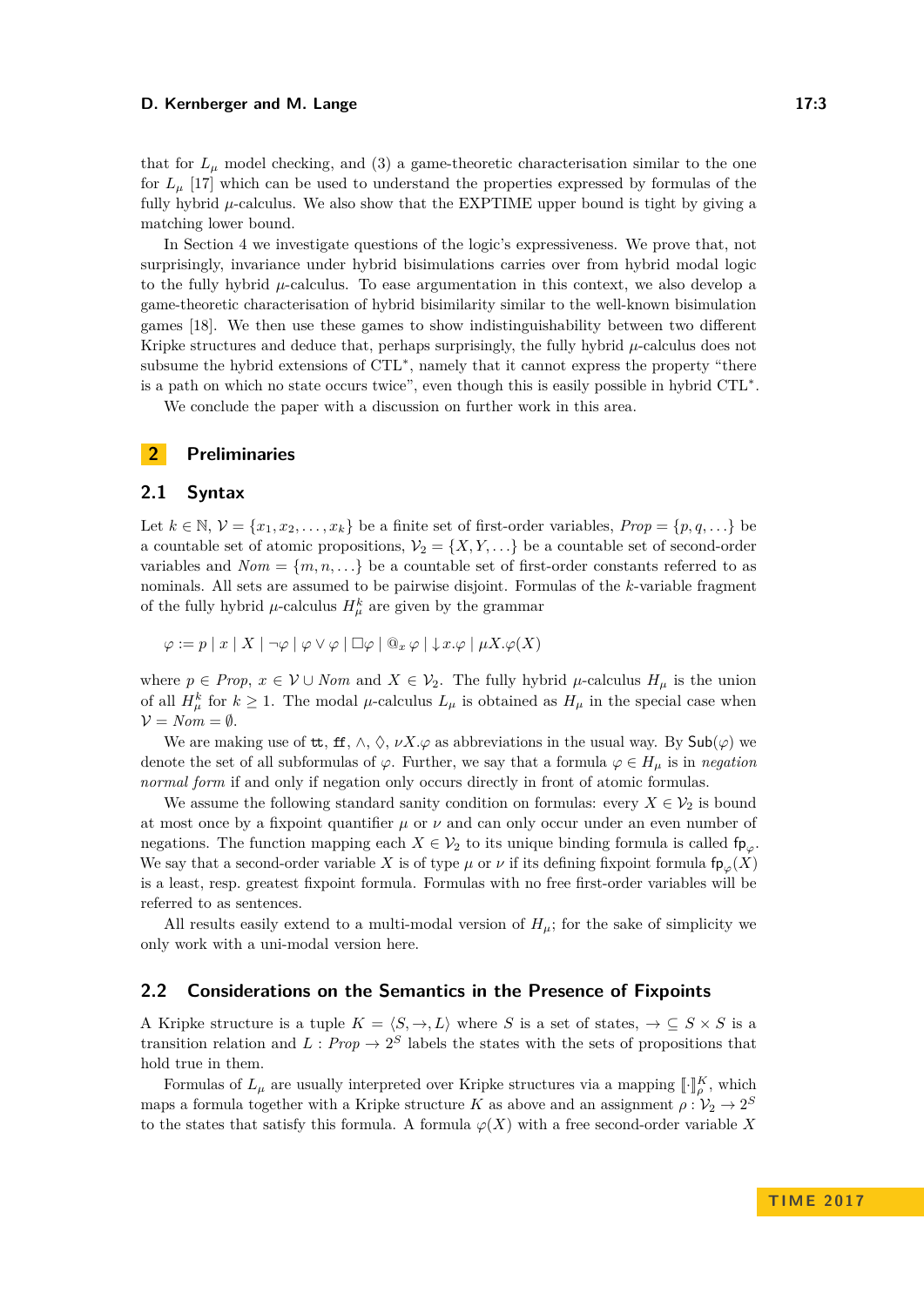#### **17:4 The Fully Hybrid** *µ***-Calculus**

thus induces a monotonic operator  $V \mapsto [\![\varphi(X)]\!]_{\ell[X \mapsto V]}^K$ , mapping a set *V* of states to the set<br>of states that estists  $\alpha(Y)$  under the assumption that *Y* halds on the states in *V* of states that satisfy  $\varphi(X)$  under the assumption that X holds on the states in V.

The hybrid *µ*-calculus considered by Sattler and Vardi [\[16\]](#page-15-2) can be given a semantics in the same way, in particular with an interpretation of type  $\mathcal{V}_2 \to 2^S$  of the secondorder variables. First-order variables are nominals in the absence of a binder; hence, their interpretation can be fixed in the Kripke structure by extending the labelling function to the type  $L: Prop \cup Nom \rightarrow 2^S$  with the requirement that  $L(m)$  is a singleton set for all  $m \in N$ *om*.

This, however, is not enough in the presence of the binder modality as it should change the mapping of first-order variables to states dynamically during the evaluation of a formula. The naïve approach is to extend the assignment  $\rho$  of all second-order variables to a function  $V \cup V_2 \to 2^S$  such that  $\rho(x)$  is a singleton set for each  $x \in V$ . This is essentially incorporating their treatment in hybrid temporal logics, c.f. [\[12\]](#page-14-6). We could then just extend the usual semantics for  $L_\mu$  to  $H_\mu$  via

$$
\llbracket x \rrbracket_{\rho}^{K} = \rho(x)
$$

$$
\llbracket \mathbb{Q}_x \varphi \rrbracket_{\rho}^{K} = \begin{cases} S & \text{if } \rho(x) \in \llbracket \varphi \rrbracket_{\rho}^{K}, \\ \emptyset & \text{otherwise} \end{cases}
$$

as it was done in [\[16\]](#page-15-2) and

$$
[\![\downarrow x.\varphi]\!]_P^K = \{ s \in S \mid s \in [\![\varphi]\!]_{\rho[x \to s]}^K \}.
$$

for the binder modality. However, this does not capture the intuition one would have about the interaction between binders and fixpoint recursion; namely that bindings made in one iteration have an effect on the following iterations.

<span id="page-3-1"></span>**Example 1.** Consider the formula  $(p \land \neg x) \lor \downarrow x. \Diamond X$ . Obviously the value of *x* is supposed to change throughout the evaluation of this formula: the second disjunct is satisfied by a tuple  $(K, s, \rho)$  if  $(K, s, \rho[x \to s])$  satisfies  $\Diamond X$ . However, the update on  $\rho$  does not have any impact on the valuation of  $\Diamond X$  because under the standard  $\mu$ -calculus semantics extended as stated above,  $\Diamond X$  is evaluated without involving *x* at all and thus  $(p \land \neg x) \lor \Diamond X \equiv (p \land \neg x) \lor \Diamond X$ .

Now consider the least fixpoint of the transformation defined by this formula,  $\psi$  :=  $\mu X.$ ( $p \wedge \neg x$ )  $\vee \downarrow x.$ )  $\Diamond X$ . This change in  $\rho(x)$  *should* have some impact on the fixpoint in the sense that  $\Diamond X$  should be calculated relative to the new valuation of x. Moreover, the unfolding principle for fixpoints postulates that *X* should just be a placeholder for  $\psi$ , but the evaluation of  $\psi$  surely depends on the value of x. Nonetheless, we have

$$
\mu X.(p \wedge \neg x) \vee \downarrow x. \Diamond X \equiv \mu X.(p \wedge \neg x) \vee \Diamond X
$$
  
\n
$$
\not\equiv (p \wedge \neg x) \vee \downarrow x. \Diamond (\mu X.(p \wedge \neg x) \vee \downarrow x. \Diamond X).
$$
\n(1)

The equivalence is a simple consequence of the fact that – under the semantics proposed above – we have  $\downarrow x.\varphi \equiv \varphi$  whenever *x* is not free in  $\varphi$ . The inequivalence is also easy to grasp: the left-hand side is evaluated independently of the update of *x*. The right-hand side, however, updates x once before the evaluation of the fixpoint formula is started, then with the new value of *x*.

To illustrate this, we evaluate both formulas on the following simple Kripke structure:

<span id="page-3-0"></span>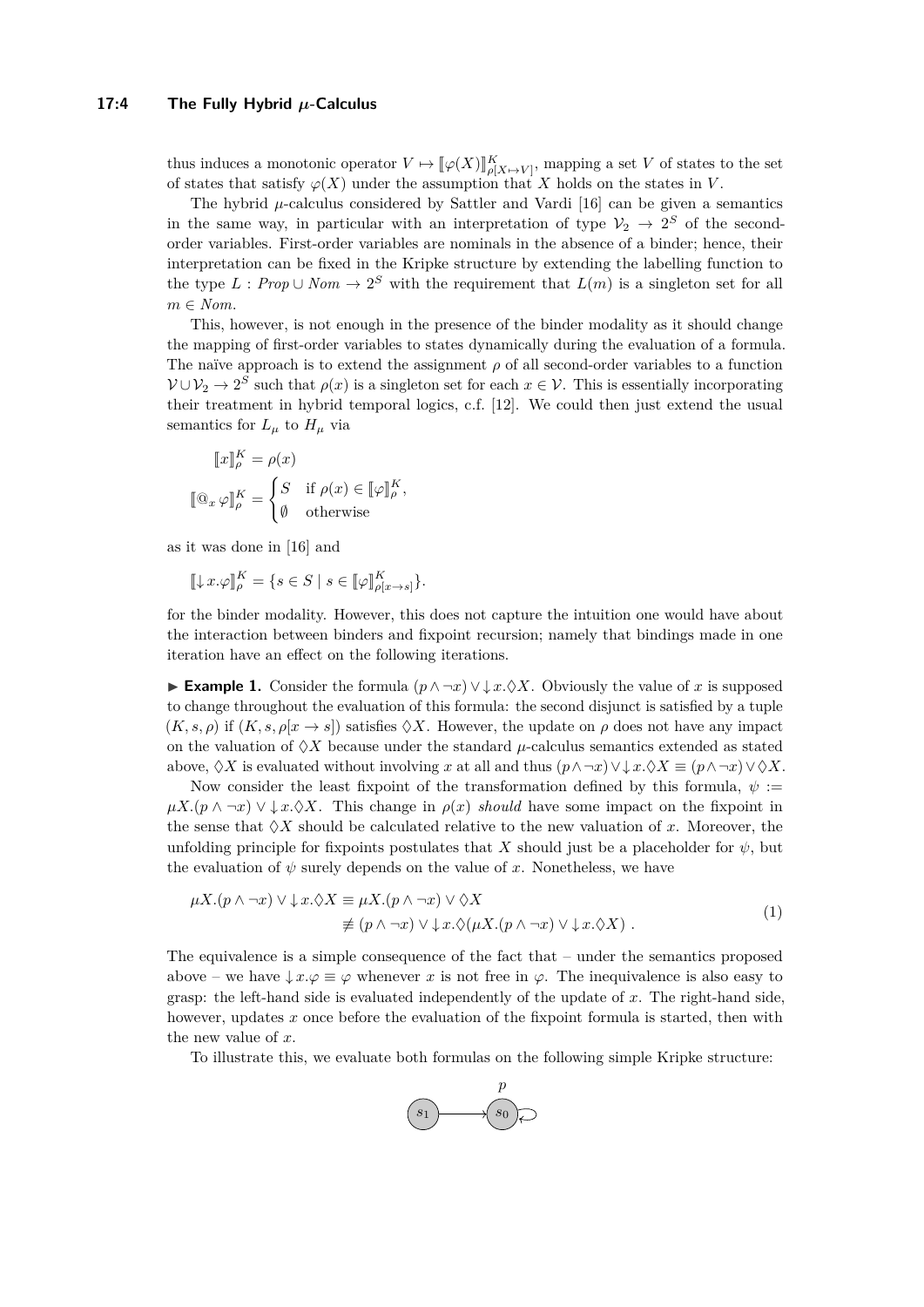#### **D. Kernberger and M. Lange 17:5**

It is quite obvious that  $s_1, \{x \mapsto s_0\} \not\models \mu X.((p \wedge \neg x) \vee \Diamond X)$  because under this assignment for the variable *x* no state satisfies  $p \wedge \neg x$  and thus the fixpoint is just the empty set.

However,  $s_1, \{x \mapsto s_0\} \models \downarrow x. \Diamond (\mu X. (p \land \neg x) \lor \downarrow x. \Diamond X)$  because changing the assignment of *x* to  $s_1$  and then calculating the fixpoint results in  $\{s_1, s_0\}$  and thus  $s_1, \{x \mapsto s_0\}$  $(p \wedge \neg x) \vee \downarrow x.\Diamond (\mu X.(p \wedge \neg x) \vee \downarrow x.\Diamond X)$ . This is because after unfolding the fixpoint once, it is calculated relative to the updated valuation of *x* rather than the old.

On the other hand, the last formula in [\(1\)](#page-3-0) should be equivalent to the first one in there because of the desirable equivalence  $\mu X.\varphi(X) \equiv \varphi(\mu X.\varphi)$  – the aforementioned unfolding principle.

This example shows that the proposed semantics is inadequate for the fully hybrid  $\mu$ -calculus including the binder modality. Interestingly, the fixpoint principle still holds semantically but not syntactically, i.e. in general we have

$$
[\![\mu X.\varphi(X)]\!]_{\rho}^K = [\![\varphi(X)]\!]_{\rho[X\mapsto[\![\mu X.\varphi(X)]\!]_{\rho}^K}^K
$$

for any  $K, X, \varphi$  and  $\rho$ , but

$$
[\![\mu X.\varphi(X)]\!]_{\rho}^K \neq [\![\varphi(\mu X.\varphi(X))] \!]_{\rho}^K
$$

as the evaluation of the outer  $\varphi$  may change the variable assignment  $\rho$  that is used for the evaluation of the inner fixpoint formula. In other words, this semantics is not compositional, i.e. in general we have

 $[\![\varphi[\psi/X]\!] \!]_P^K \neq [\![\varphi]\!]_{\rho[X\mapsto[\![\psi]\!]_P^K}.$ 

### **2.3 A Compositional Semantics**

To account for such phenomena we propose a new semantics for the fully hybrid *µ*-calculus. Formulas are still interpreted over Kripke structures  $K = \langle S, \to, L \rangle$ . However, the meaning of a formula is now a set pairs consisting of a state and an assignment for the first-order variables. Consequently the variable assignment has to map second-order variables to the same type; it becomes an assignment  $\rho: \mathcal{V}_2 \to 2^{S \times (\mathcal{V} \to S)}$ .

Formally the semantics for  $H^k_\mu$  for all *k* with respect to a Kripke structure  $K = \langle S, \to, L \rangle$ over *Prop* and *Nom* and an assignment  $\rho: \mathcal{V}_2 \to 2^{S \times (\mathcal{V} \to S)}$  is the following:

$$
[\![p]\!]_{\rho}^{K} = \{(s, \sigma) \in S \times (\mathcal{V} \to S) \mid s \in L(p)\},
$$
  
\n
$$
[\![x]\!]_{\rho}^{K} = \{(s, \sigma) \in S \times (\mathcal{V} \to S) \mid s = \sigma(x)\},
$$
  
\n
$$
[\![X]\!]_{\rho}^{K} = \rho(X),
$$
  
\n
$$
[\![\neg \varphi]\!]_{\rho}^{K} = \{(s, \sigma) \in S \times (\mathcal{V} \to S) \mid (s, \sigma) \notin [\![\varphi]\!]_{\rho}^{K}\},
$$
  
\n
$$
[\![\varphi_1 \vee \varphi_2]\!]_{\rho}^{K} = [\![\varphi_1]\!]_{\rho}^{K} \cup [\![\varphi_2]\!]_{\rho}^{K},
$$
  
\n
$$
[\![\Box \varphi]\!]_{\rho}^{K} = \{(s, \sigma) \in S \times (\mathcal{V} \to S) \mid \forall t \in S : \text{ if } s \to t, \text{ then } (t, \sigma) \in [\![\varphi]\!]_{\rho}^{K}\},
$$
  
\n
$$
[\![\Box x \cdot \varphi]\!]_{\rho}^{K} = \{(s, \sigma) \in S \times (\mathcal{V} \to S) \mid (\sigma(x), \sigma) \in [\![\varphi]\!]_{\rho}^{K}\},
$$
  
\n
$$
[\![\mu x \cdot \varphi]\!]_{\rho}^{K} = \{(s, \sigma) \in S \times (\mathcal{V} \to S) \mid (s, \sigma[x \mapsto s]) \in [\![\varphi]\!]_{\rho}^{K}\},
$$
  
\n
$$
[\![\mu X \cdot \varphi(X)]\!]_{\rho}^{K} = \bigcap \{T \subseteq S \times (\mathcal{V} \to S) \mid [\![\varphi]\!]_{\rho[X \mapsto T]}^{K} \subseteq T\}
$$

with  $p \in Prop \cup Nom, x \in V$  and  $X \in V_2$ .

We will write  $K, s, \sigma, \rho \models \varphi$  if  $(s, \sigma) \in [\![\varphi]\!]_p^K$ . If there are no free second-order variables we also may drop  $\rho$ . Furthermore, we will also sometimes write  $(s_1, \ldots, s_k)$  to indicate the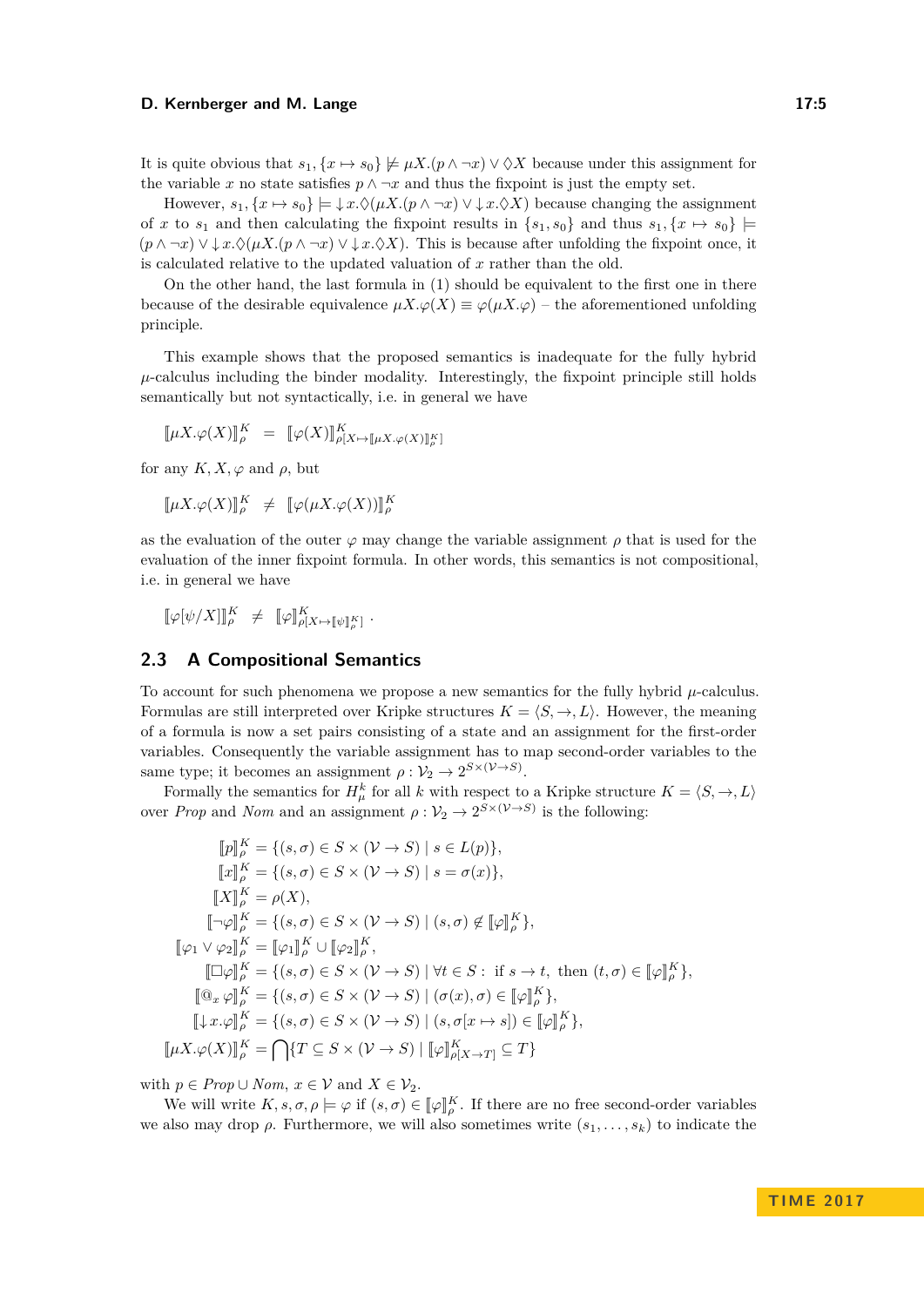#### **17:6 The Fully Hybrid** *µ***-Calculus**

function  $\sigma : \mathcal{V} \to S$  with  $\sigma(x_i) = s_i$  when an order on V is implictly given, for instance when  $\mathcal{V} = \{x_1, \ldots, x_k\}$ . To shorten notation even further we sometimes write  $K, s \models \varphi$  to express that  $K, s, (s, \ldots, s) \models \varphi$ .

 $\triangleright$  **Example 2.** Reconsider the formula given in Example [1,](#page-3-1) now with the new semantics proposed above. We claim

$$
\mu X.(p \wedge \neg x) \vee \downarrow x. \Diamond X \equiv (p \wedge \neg x) \vee \downarrow x. \Diamond (\mu X.(p \wedge \neg x) \vee \downarrow x. \Diamond X)
$$

holds. We do not prove this formally here; see Proposition [3](#page-5-0) below for a general statement. Instead we just give a hint that now this equivalence holds by re-evaluating both formulas on the Kripke structure given in Example [1.](#page-3-1)

Having two states and one variable, the domain for the semantics is the set of subsets of

 $\{(s_0, x \mapsto s_0), (s_0, x \mapsto s_1), (s_1, x \mapsto s_0), (s_1, x \mapsto s_1)\}\.$ 

Clearly,  $p \wedge \neg x$  holds only at  $(s_0, x \mapsto s_1)$ . Moreover, the least fixpoint  $\mu X.(p \wedge \neg x) \vee \downarrow x.\Diamond X$ evaluates to the set  $M := \{(s_0, x \mapsto s_1), (s_1, x \mapsto s_0), (s_1, x \mapsto s_1)\}\.$  The first element is included because it satisfies  $(p \wedge \neg x)$  so every prefixpoint must contain it. The other two elements then also have to be elements of all prefixpoints because for every prefixpoint *T* with  $T \supseteq \{(s_0, x \mapsto s_1)\}$  we have  $[\downarrow x.\Diamond X]_{\rho[X \to T]}^K \supseteq \{(s_1, x \mapsto s_0), (s_1, x \mapsto s_1)\}$ . Finally one can easily check that *M* a fixpoint.

On the other hand,  $M \subseteq [(p \land \neg x) \lor \downarrow x. \Diamond (\mu X.(p \land \neg x) \lor \downarrow x. \Diamond X)$  because the first element of *M* satisfies *p*∧¬*x* and the other two elements satisfy this formula because clearly when placing *x* at  $s_1$  we get to  $(s_1, x \mapsto s_1)$  and then we can make a transition to  $(s_0, x \mapsto s_1)$  which is already part of the least fixpoint. Lastly,  $(s_0, x \mapsto s_0) \not\models (p \wedge \neg x) \vee \downarrow x. \Diamond (\mu X. (p \wedge \neg x) \vee \downarrow x. \Diamond X)$ because it does not satisfy the first disjunct  $p \wedge \neg x$  as seen and placing the *x* at  $s_0$  still leaves us with  $(s_0, x \mapsto s_0)$  from where we can only get back to itself with any transition available, and  $(s_0, x \mapsto s_0)$  is not an element of the least fixpoint *M* as seen. So it does not satisfy the second disjunct either.

The semantics proposed here is indeed compositional, as one can routinely check by induction over the formula structure.

<span id="page-5-0"></span>**► Proposition 3.** Let  $\varphi(X), \psi \in H_\mu$ , *K* be any *Kripke structure and*  $\rho$  *assign values of the variables in*  $\varphi, \psi$  *w.r.t. K. Let*  $\varphi[\psi/X]$  *denote the formula that is obtained from*  $\varphi$  *by replacing every free occurrence of X with*  $\psi$ . We have  $[\![\varphi[\psi/X]\!]_P^K = [\![\varphi(X)]\!]_{\rho[X \mapsto V]}^K$  where  $V = [\![\psi]\!]_{\rho}^{K}$ .

This means in particular, that we can use the fixpoint unfolding principle syntactically in  $H_\mu$ .

Our analysis will mostly focus on formulas in negation normal form. This is not a restriction as the following Lemma shows.

► **Lemma 4.** For every formula  $\varphi \in H^k_\mu$  there is an equivalent formula  $\varphi' \in H^k_\mu$  in negation *normal form and*  $\varphi'$  *is only polynomially larger.* 

**Proof.** The proof is fairly standard. We simply push negation inwards with de Morgan's laws, the usual equivalences for fixpoints, like  $\mu X.\varphi \equiv \neg \nu X.\neg \varphi[\neg X/X]$  and the following equivalences for hybrid operators:  $\neg \downarrow x.\varphi \equiv \downarrow x.\neg \varphi, \neg \mathbb{Q}_x \varphi \equiv \mathbb{Q}_x \neg \varphi.$ 

 $H_\mu$  clearly subsumes hybrid modal logic which is known to be undecidable [\[4\]](#page-14-0). Thus, we immediately get the following result concerning  $H<sub>u</sub>$ 's satisfiability problem.

 $\blacktriangleright$  **Theorem 5.** *Satisfiability for*  $H_\mu$  *is undecidable.*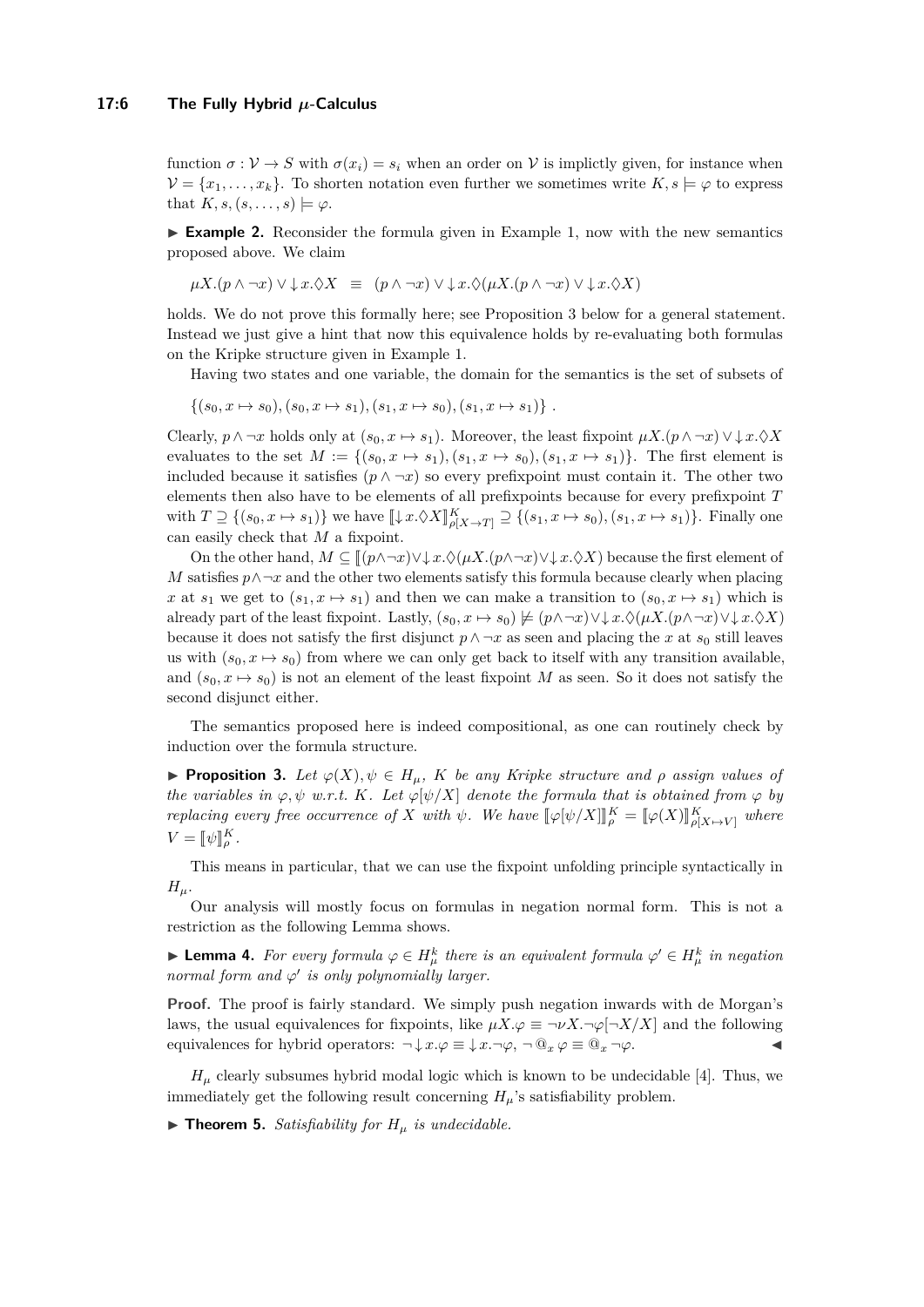#### **D. Kernberger and M. Lange 17:7** and 17:7

# <span id="page-6-0"></span>**3 Model Checking**

In this section we investigate the model checking problem for  $H_\mu$ . We provide a reduction to  $L<sub>\mu</sub>$  model checking and derive upper complexity bounds for this, prove a matching lower bound for the general case, and finally define model checking games for  $H_\mu$  based on this reduction and the well-known games for  $L<sub>\mu</sub>$  [\[17\]](#page-15-3). They can then be used to aid the understanding of properties expressed by formula of *Hµ*.

### **3.1 A Reduction to** *L<sup>µ</sup>* **Model Checking**

Let  $\varphi \in H^k_\mu$  for some  $k \in \mathbb{N}$  and  $K = \langle S, \to, L \rangle$  be a Kripke structure over *Prop*. From these, we construct a Kripke structure  $\hat{K}$  and a formula  $\hat{\varphi}$  of the (multi-modal)  $\mu$ -calculus over the set of actions  $\mathcal{A} = \{ \bullet \} \cup \{ \mathbb{Q}_x \mid x \in \mathcal{V} \} \cup \{ \downarrow x \mid x \in \mathcal{V} \}$  and atomic propositions from *Prop* ∪ *Nom* ∪  $V$  as follows.

Let  $\varphi \mapsto \widehat{\varphi}$  be the homomorphism such that  $\widehat{\Diamond \psi} = \langle \bullet \rangle \widehat{\psi}, \widehat{\mathbb{Q}_x \psi} = \langle \mathbb{Q}_x \rangle \widehat{\psi}$  and  $\widehat{\downarrow x \cdot \psi} = \langle \downarrow x \rangle \widehat{\psi}$ . Moreover,  $\hat{K} = \langle S \times (V \to S), \Delta, \hat{L} \rangle$  where the labeling is defined as  $\hat{L}(p) = \{(s, \sigma) | s \in L(p)\}\$ for every  $p \in Prop \cup Nom$  and  $\widehat{L}(x) = \{(s, \sigma) | s = \sigma(x)\}\$ for every  $x \in V$ .

The transition relation  $\Delta$  is defined as follows.

- $(s, \sigma) \stackrel{a}{\rightarrow} (t, \sigma)$  iff  $s \rightarrow t$  in  $K$ ,
- $(s, \sigma) \xrightarrow{\mathbb{Q}_x} (\sigma(x), \sigma)$  for every  $x \in \mathcal{V}$ , and
- $(s, \sigma) \xrightarrow{\downarrow x} (s, \sigma[x \mapsto s])$  for every  $x \in \mathcal{V}$ .

The following can be proved by a straightforward induction over  $\varphi$ .

<span id="page-6-1"></span> $▶$  **Lemma 6.** For all Kripke structures  $K = \langle S, \rightarrow, L \rangle$ ,  $s \in S$  and  $\sigma : V \rightarrow S$  we have  $K, s, \sigma \models \varphi \text{ iff } K, (s, \sigma) \models \widehat{\varphi}.$ 

This realises a reduction from  $H_\mu$  model checking to  $L_\mu$  model checking which is polynomial for every fixed *k*. From this we can derive the following upper complexity bound on the former in the general case.

 $\blacktriangleright$  **Theorem 7.** *The model checking problem for*  $H_\mu$  *is in* EXPTIME.

**Proof.** It is known that  $L<sub>\mu</sub>$  model checking on a Kripke structure K' and a formula  $\psi$  can be done in time  $\mathcal{O}((|K'|\cdot|\psi|)^{ad(\psi)})$  [\[8\]](#page-14-8) where  $ad(\psi)$  denotes the depth of fixpoint alternation in  $\varphi$ . Moreover,  $|\psi|$  denotes the size of  $\psi$  as measured by the number of its distinct subformulas, and  $|K'|$  is the sum of the number of states and edges in  $K'$ .

Now take an  $H^k_\mu$  formula  $\varphi$  and a Kripke structure *K* and consider  $\hat{K}$  and  $\hat{\varphi}$  as defined above. It is not hard to see that  $|\hat{\varphi}| = \mathcal{O}(|\varphi|)$  and  $|\hat{K}| = \mathcal{O}(|K|^{k+1})$ . Hence, Lemma [6](#page-6-1) facilitates an exponential reduction to  $L<sub>\mu</sub>$  model checking. Since this is not known to be solvable in polynomial time, the ExpTime upper bound does not follow directly but requires a slightly more detailed analysis: the reduction produces a Kripke structure  $\hat{K}$  and a formula  $\hat{\varphi}$  such that  $ad(\hat{\varphi}) = ad(\varphi)$  and, hence, model checking on these can be performed in time  $\mathcal{O}((|K|^{k+1} \cdot |\varphi|)^{\mathsf{ad}(\varphi)})$ , i.e. in exponential time.

Clearly, the number of first-order variables is the only source of exponentiation in this reduction. Hence, if this number is fixed, we obtain a better bound.

► **Corollary 8.** For any fixed  $k \in \mathbb{N}$  we have that the model checking problem for  $H^k_\mu$  is at *most polynomially worse than that of*  $L_{\mu}$ *.* 

This implies membership in NP∩coNP [\[8\]](#page-14-8), UP∩coUP [\[10\]](#page-14-9), PLS [\[20\]](#page-15-5), etc. for model checking each  $H^k_\mu$ .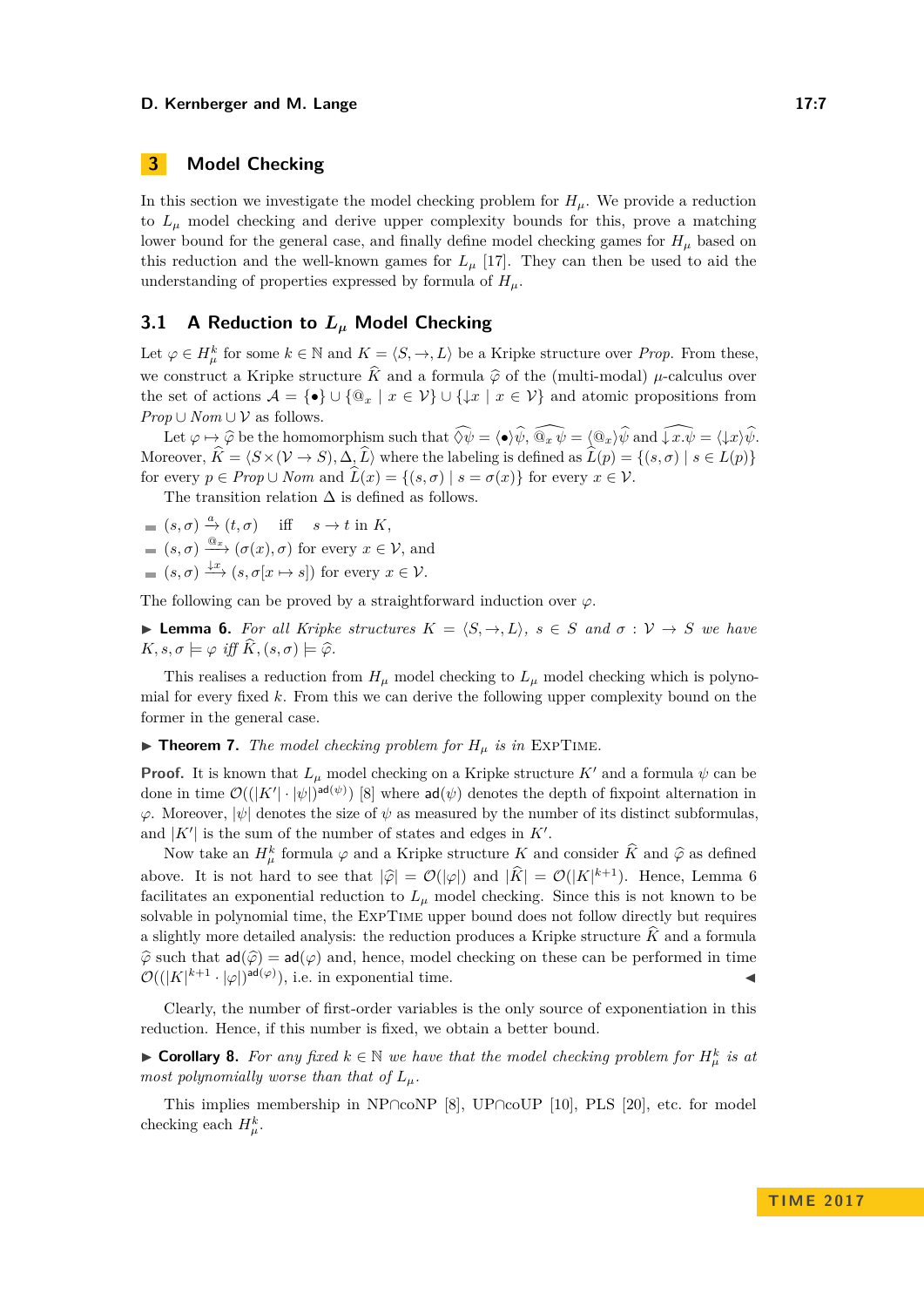#### **17:8 The Fully Hybrid** *µ***-Calculus**

<span id="page-7-0"></span>

| $s, \sigma \vdash \psi_1 \land \psi_2$ | $s, \sigma \vdash \psi_1 \land \psi_2$ | $s, \sigma \vdash \psi_1 \land \psi_2$ | $s, \sigma \vdash \psi_1 \land \psi_2$                                                                                                                                                                                                                                                                                                                                                                                                                                                                                                                                                                                                                                                                                                                                                                                                                                                                                                                                                                                                | $s, \sigma \vdash \psi_1 \land \psi_2$ |
|----------------------------------------|----------------------------------------|----------------------------------------|---------------------------------------------------------------------------------------------------------------------------------------------------------------------------------------------------------------------------------------------------------------------------------------------------------------------------------------------------------------------------------------------------------------------------------------------------------------------------------------------------------------------------------------------------------------------------------------------------------------------------------------------------------------------------------------------------------------------------------------------------------------------------------------------------------------------------------------------------------------------------------------------------------------------------------------------------------------------------------------------------------------------------------------|----------------------------------------|
| $s, \sigma \vdash \Box \psi$           | $(1 : s \rightarrow t)$                | $s, \sigma \vdash \bot x. \varphi$     | $(0) \quad s, \sigma \vdash \psi_1 \land \psi_2 \vdash \psi_2$                                                                                                                                                                                                                                                                                                                                                                                                                                                                                                                                                                                                                                                                                                                                                                                                                                                                                                                                                                        |                                        |
| $s, \sigma \vdash \Box \psi$           | $(1 : s \rightarrow t)$                | $s, \sigma \vdash \bot x. \varphi$     | $(0 : s \rightarrow t) \quad \frac{s, \sigma \vdash \Diamond \psi_1 \land \psi_2 \land \psi_2 \land \psi_1 \land \psi_2 \land \psi_2 \land \psi_1 \land \psi_2 \land \psi_2 \land \psi_2 \land \psi_2 \land \psi_2 \land \psi_2 \land \psi_2 \land \psi_2 \land \psi_2 \land \psi_2 \land \psi_2 \land \psi_2 \land \psi_2 \land \psi_2 \land \psi_2 \land \psi_2 \land \psi_2 \land \psi_2 \land \psi_2 \land \psi_2 \land \psi_2 \land \psi_2 \land \psi_2 \land \psi_2 \land \psi_2 \land \psi_2 \land \psi_2 \land \psi_2 \land \psi_2 \land \psi_2 \land \psi_2 \land \psi_2 \land \psi_2 \land \psi_2 \land \psi_2 \land \psi_2 \land \psi_2 \land \psi_2 \land \psi_2 \land \psi_2 \land \psi_2 \land \psi_2 \land \psi_2 \land \psi_2 \land \psi_2 \land \psi_2 \land \psi_2 \land \psi_2 \land \psi_2 \land \psi_2 \land \psi_2 \land \psi_2 \land \psi_2 \land \psi_2 \land \psi_2 \land \psi_2 \land \psi_2 \land \psi_2 \land \psi_2 \land \psi_2 \land \psi_2 \land \psi_2 \land \psi_2 \land \psi_2 \land \psi_2 \land$ |                                        |

■ **Figure 1** The game rules for  $H$ <sup>*µ*</sup> model checking.

### <span id="page-7-2"></span>**3.2 Model Checking Games**

Next we give a game-theoretic characterisation of  $H_\mu$ 's model checking problem. Such games are particularly useful for reasoning about the (un-)satisfaction of a formula and therefore to understand the properties expressed by  $H<sub>\mu</sub>$  formulas, for instance in the proof of the lower bound in the next section.

**► Definition 9.** Let  $\varphi \in H_\mu$  be in negation normal form, and  $K = \langle S, \to, L \rangle$  be a Kripke structure. The model checking game  $\mathcal{G}(K,\varphi)$  is played by 2 players – called 0 and 1. It is Player 0's task to show that the formula holds while Player 1 tries to refute this. The game's positions are  $S \times (\mathcal{V} \to S) \times Sub(\varphi)$ . We usually write such a position as  $s, \sigma \vdash \psi$ .

The game can evolve using the rules in Figure [1.](#page-7-0) Those that are annotated with player *i* induce a choice for this player. For example in a configuration  $(s, \sigma) \vdash \Diamond \psi$  it is player 0's task to choose a successor *t* of *s* in *K* and then the play continues in the position  $t, \sigma \vdash \psi$ .

A player wins a play if their opponent is stuck, i.e. cannot perform a prescribed choice anymore. Furthermore, player 0 wins if she can reach a position  $s, \sigma \vdash p$  with  $s \in L(p)$  for some  $p \in Prop \cup Nom$  or  $s, \sigma \vdash x$  with  $\sigma(x) = s$  for some  $x \in V$ . On the other hand, if  $s \notin L(p)$  resp.  $\sigma(x) \neq s$  player 1 wins. Likewise, player 0 wins in a position  $s, \sigma \vdash \neg p$  if  $s \notin L(p)$ , and a position  $s, \sigma \vdash \neg x$  if  $\sigma(x) \neq s$ .

Finally, let  $>_{\varphi}$  be the smallest relation such that  $X >_{\varphi} Y$  if X has a free occurrence in  $f_{\mathsf{P}_{\varphi}}(Y)$  that is closed under transitivity. The winner of an infinite play is determined by the type of the unique largest (with respect to  $>_{\varphi}$ ) fixpoint variable that occurs infinitely often. Player 0 wins if its type is  $\nu$  and player 1 wins if its type is  $\mu$ .

Next we need to show that these games characterise the model checking problem for  $H_\mu$ . This is particularly easy with Lemma [6](#page-6-1) at hand, which lets us lift the correctness property of the  $L_\mu$  model checking games – player 0 wins iff the formula holds – to the  $H_\mu$  games.

Let  $K = \langle S, \to, L \rangle$  and  $\varphi \in H^k_\mu$  for some *k* be given, and let  $\widehat{\mathcal{G}}(\widehat{K}, \widehat{\varphi})$  be the model checking game in the multi-modal  $L_{\mu}$  for  $\widehat{K}$  and  $\widehat{\varphi}$ . Remember that  $L_{\mu} = H_{\mu}^{0}$  and note that model checking games for  $H^0_\mu$  can ignore the variable assignment in their positions.

<span id="page-7-1"></span> $▶$  **Lemma 10.** *Player* 0 *wins a position*  $s, σ ⊢ φ$  *in*  $G(K, φ)$  *if and only if Player* 0 *wins a position*  $(s, \sigma) \vdash \widehat{\varphi}$  *in*  $\widehat{\mathcal{G}}(\widehat{K}, \widehat{\varphi})$ *.* 

**Proof.** " $\Leftarrow$ " Suppose player 0 has a winning strategy *χ* for  $\widehat{\mathcal{G}}(\widehat{K}, \widehat{\varphi})$ . Because of positional determinacy for  $L_\mu$  model checking games [\[17\]](#page-15-3) we can assume  $\chi$  to prescribe a choice to player 0 in each configuration that contains a disjunction or a diamond formula (regardless of the play's history). This strategy can easily be transferred into a positional strategy  $\chi'$ for player 0 in  $\mathcal{G}(K,\varphi)$  via  $\chi'((s,\sigma) \vdash \psi) = \chi(s,\sigma \vdash \widehat{\psi})$ . Note that states in *K* are of the form  $(s, \sigma)$  and, as said above, positions in the  $L_{\mu}$ , resp.  $H_{\mu}^{0}$  model checking games are pairs of states and subformulas only. Nominally, player 0 has more choices with  $\chi$  than with  $\chi'$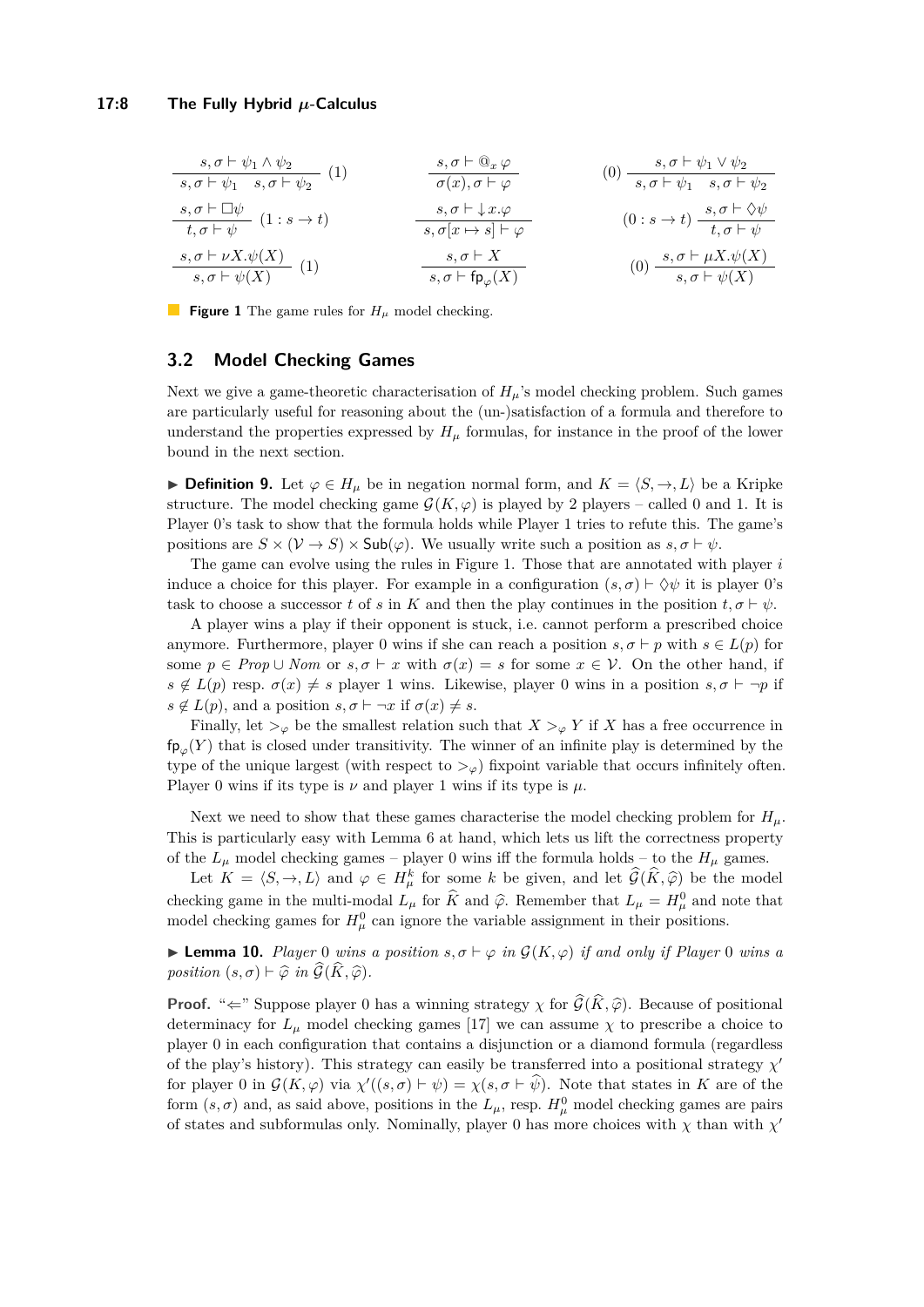#### **D. Kernberger and M. Lange 17:9** 2014

because binder und jump modalities in  $\varphi$  have become diamond modalities in  $\hat{\varphi}$ . However, the underlying edge relations in  $\widehat{K}$  are deterministic which means that player 0's only choice in such positions is to do what the semantics of binders and jumps require.

It is not hard to see that  $\chi'$  is winning if  $\chi$  is because  $\hat{\varphi}$  has essentially the same structure as  $\varphi$ . Hence, if player 0 can use  $\chi$  to enforce a play in which the outermost fixpoint variable occurring infinitely often is of type  $\nu$  then so can she using  $\chi'$ .

" $\Rightarrow$ " This can be proved in the same way by transforming a winning strategy in  $\mathcal{G}(K,\varphi)$ into one in  $\widehat{\mathcal{G}}(\widehat{K}, \widehat{\varphi})$  now adding the deterministic choices for player 0 at additional diamond subformulas.  $subformulas.$ 

Putting Lemmas [6](#page-6-1) and [10](#page-7-1) together we obtain correctness of the  $H_\mu$  model checking games.

<span id="page-8-0"></span>**Find 11.** *Player* 0 *has a winning strategy in a position*  $s, \sigma \vdash \varphi$  *in the model checking game*  $\mathcal{G}(K, \varphi)$  *if and only if*  $K, s, \sigma \models \varphi$ *.* 

### **3.3 A Lower Bound**

It remains to be seen that the exponential time upper bound for  $H<sub>u</sub>$  is tight. For this we reduce the *n*-corridor tiling game problem [\[6\]](#page-14-10) to the model checking problem of  $H_u$ .

A tiling system is a tuple  $\mathcal{T} = \langle T, H, V, t_1 \rangle$  consisting of a set of tiles  $T = \{t_1, \ldots, t_m\}$ , a horizontal matching relation  $H \subseteq T \times T$ , a vertical matching relation  $V \subseteq T \times T$  and an initial tile  $t_1$ .

Let  $n \geq 1$ . The *n*-corridor tiling game is played between two players Adam and Eve on such a  $\mathcal T$  and the  $(\mathbb N \times \{0,\ldots,n-1\})$ -corridor as follows. At the beginning, the initial tile  $t_1$ is being placed at position  $(0,0)$ . Whenever the first tile of a row has been placed, Eve needs to complete this row with tiles respecting the vertical and horizontal matching relations. Whenever a row is finished, Adam's places a tile onto the first position of the next row such that this tile matches the one below w.r.t. *V* .

A play is won by a player if their opponent is unable to place a tile without violating the matching relations. Additionally, Eve wins any play that goes on forever.

The *n*-corridor tiling game problem is the following: given a tiling system  $\mathcal T$  and an  $n \in \mathbb{N}$  in unary encoding, decide whether Eve has a winning strategy for the *n*-corridor tiling game on  $\mathcal T$ . This problem is known to be EXPTIME-hard [\[6\]](#page-14-10).

 $\triangleright$  **Theorem 12.** *The model checking problem for*  $H_\mu$  *is* EXPTIME-hard.

**Proof.** Let  $\mathcal{T} = \langle T, H, V, t_1 \rangle$  with  $T = \{t_1, \ldots, t_m\}$  and  $n \in \mathbb{N}$  be given. To help with notation define  $H_{t_i} := \{t \mid (t_i, t) \in H\}$  as the possible horizontal successors of  $t_i$  and  $V_{t_i} := \{t \mid (t_i, t) \in V\}$  as the possible vertical successors of  $t_i$  for each  $i \in \{1, \ldots, m\}$ .

We build a Kripke structure  $K^n_\mathcal{T}$  over  $Prop = T$  with a designated state  $s_0$  and an  $H^n_\mu$ formula  $\varphi_{\mathcal{T}}^n$  such that  $K_{\mathcal{T}}^n$ ,  $s_0$ ,  $\sigma \models \varphi_{\mathcal{T}}$  for any  $\sigma$  if and only if Eve wins the *n*-corridor tiling game on  $\mathcal{T}$ .

Intuitively, a path through  $K^n_\mathcal{T}$  corresponds to a particular play in the *n*-corridor tiling game on  $\mathcal T$ . Each state is labeled with exactly one atomic proposition from  $T$  representing the tile placed at a particular position in the *n*-corridor. It is encoded row-wise as an infinite path, i.e. the *i*-th state on this path represents the position  $(i \div n), i \mod n$  in the *n*-corridor. It is possible to let  $K^{\hat{n}}_{\mathcal{T}}$  consist of the full clique of *m* states only – one for each tile. However, it is more convenient to encode the horizontal matching relation into the structure such that an edge from (a state labeled)  $t$  in some column to  $t'$  in the next column only exists if  $(t, t') \in H$  and both represent positions in a common row in the *n*-corridor.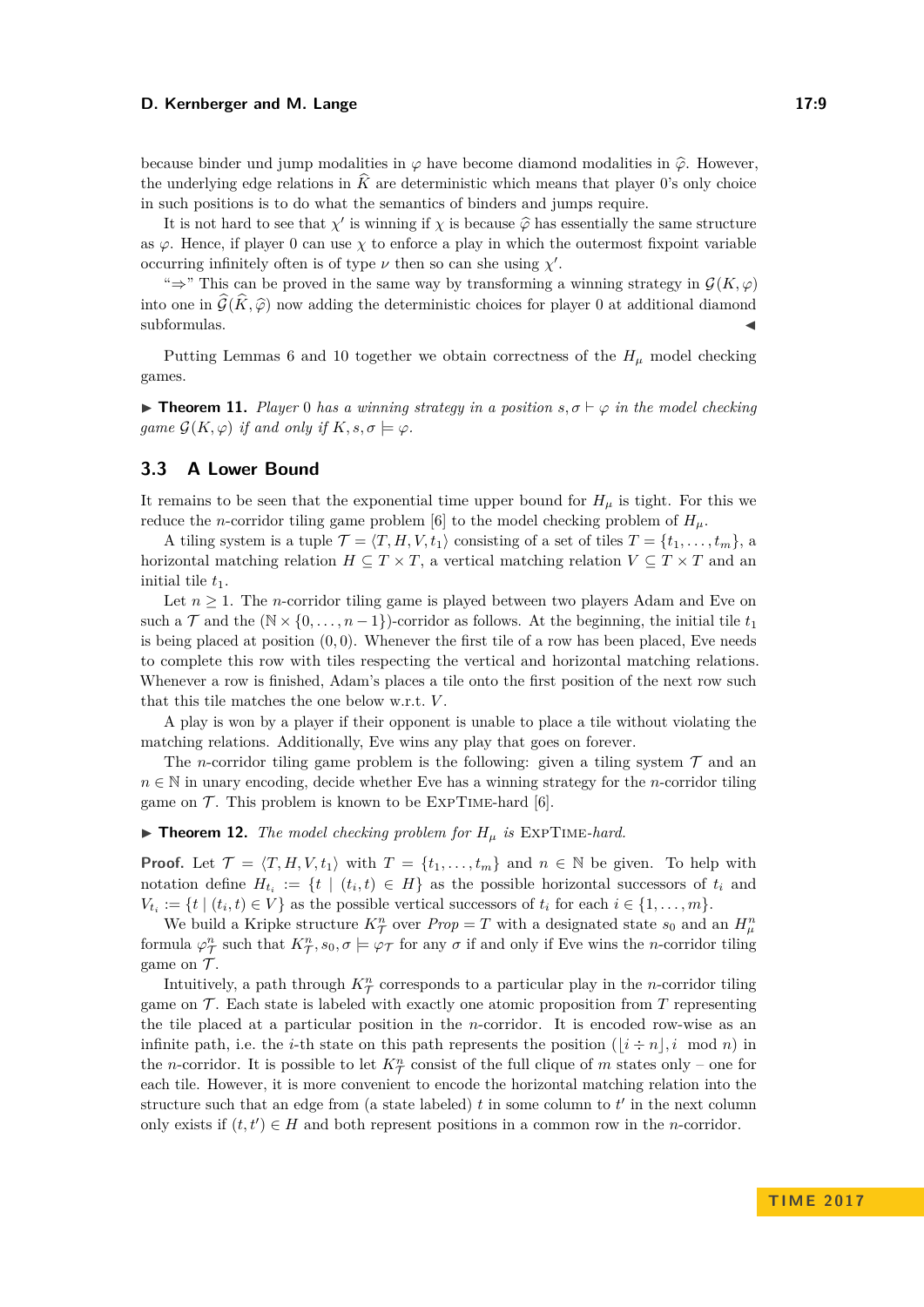#### <span id="page-9-1"></span>**17:10 The Fully Hybrid** *µ***-Calculus**



**Figure 2** The Kripke structure  $K^n_\mathcal{T}$  used in the reduction from the *n*-corridor tiling game problem.

 $K^{\hat{n}}_{\mathcal{T}}$  is depicted in Figure [2.](#page-9-1) The initial state is the one labeled with the initial tile  $t_1$  in column 0. There is an edge from a state (identified by its unique label)  $t$  in column  $i$  to state *t*  $t'$  in column  $i + 1$  iff  $(t, t') \in H$  and  $i < n - 1$ . Additionally, there are edges from every state in column  $n-1$  to every state in column 0.

The formula  $\varphi_{\mathcal{T}}^n$  then needs to describe the evolution of the *n*-corridor tiling game. The fact that it potentially goes on forever is modeled by a greatest fixpoint recursion. Each iteration corresponds to the construction of a row. For technical convenience, since the initial tile in the *n*-corridor tiling game is fixed, it actually corresponds to the construction of the *n* − 1 last tiles of a row plus the first tile of the next row. In order to check whether the players only choose tiles that match vertically, we use *n* first-order variables  $x_0, \ldots, x_{n-1}$ which are placed during the construction of a row, and then can be used to remember those tiles for the construction of the next row.

As a shorthand we use the formula

$$
vm_i(Z) := (\bigvee_{(t,t') \in V} t' \land @_{x_i}t) \land \downarrow x_i.Z
$$

for  $i = 0, \ldots, n-1$  which compares the tile at the current position with the tile at the position stored in  $x_i$ , and additionally binds the variable  $x_i$  to the state that it is currently evaluated in. Then let

$$
\varphi_T^n := \downarrow x_0. \Diamond \downarrow x_1. \Diamond \downarrow x_2. \dots \Diamond \downarrow x_{n-1}.\Box(\nu Y.\neg \textit{vm}_0(\neg \Diamond \textit{vm}_1(\Diamond \textit{vm}_2(\dots \Diamond \textit{vm}_{n-1}(\Box Y)\dots))))).
$$

Using the previously introduced model checking games for  $H<sub>\mu</sub>$  one can check that a winning strategy for Eve in the *n*-corridor tiling game induces a winning strategy for player 0 in the model checking game on  $K^n_\mathcal{T}$  and  $\varphi^n_\mathcal{T}$ : her choices of tiles in the tiling game correspond directly to choices she can do at  $\Diamond$ -formulas. With Theorem [11](#page-8-0) we then get correctness of this reduction. Moreover, it is easy to see that both  $K^n_\mathcal{T}$  and  $\varphi^n_\mathcal{T}$  can be constructed in time polynomial in  $|\mathcal{T}|$  and the value of *n*.

### <span id="page-9-0"></span>**4 Expressiveness**

This section studies the expressive power of  $H<sub>\mu</sub>$  with a particular focus on principle bounds imposed in the sense of bisimulation invariance. It is well known that  $L_{\mu}$  is bisimulationinvariant, i.e. formulas of  $L<sub>u</sub>$  cannot distinguish bisimilar models, but that hybrid operators break this invariance. For example with just one variable one can distinguish a single self-loop from its tree-unraveling using the formula  $x \wedge \Diamond x$ .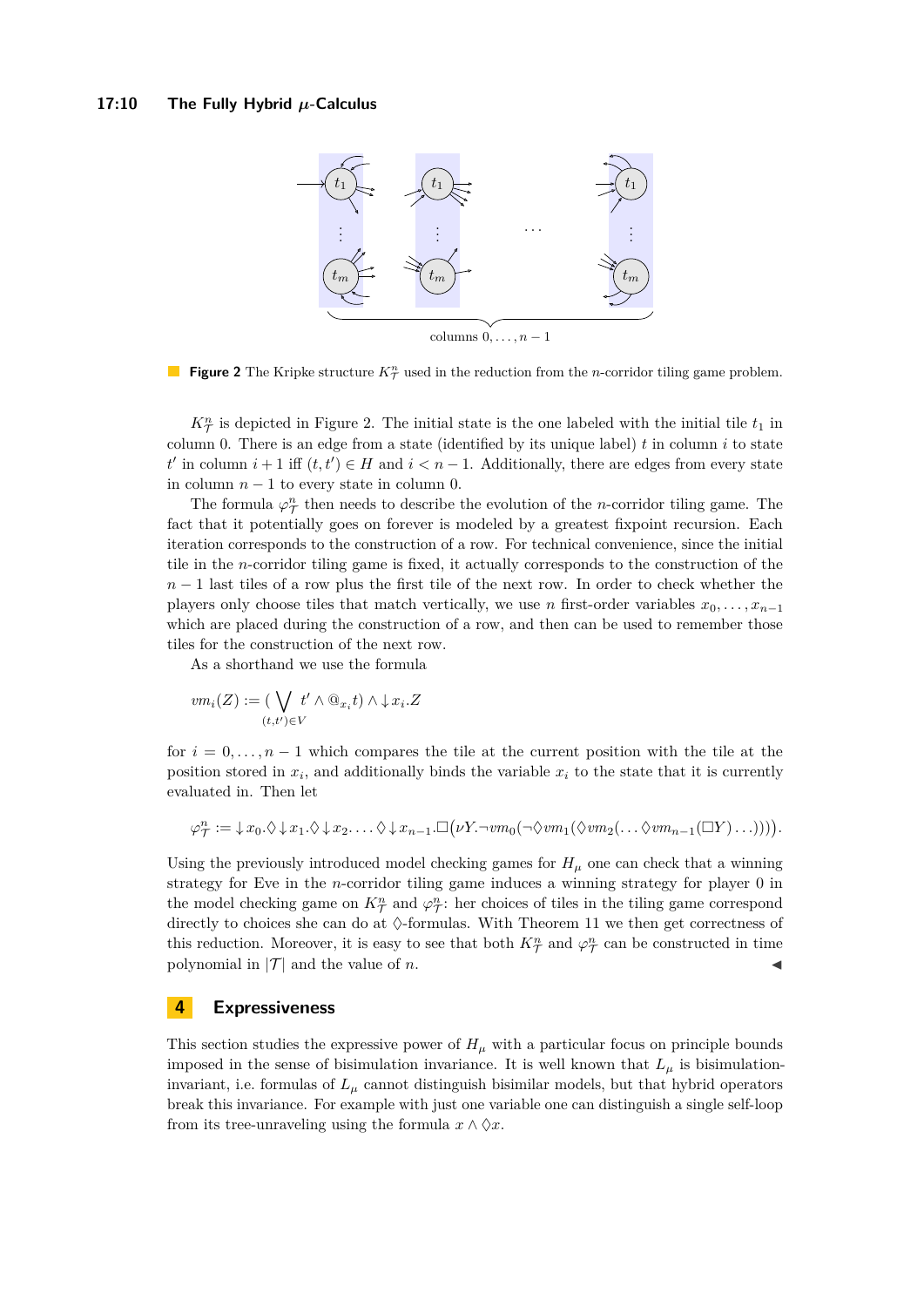### **4.1 A Game-Theoretic Characterisation of** *k***-Bisimulation**

In [\[3\]](#page-14-3) it is shown that hybrid modal logic is invariant under a refined form of bisimulation, called *k*-bisimulation; its formal definition is recalled below. To better suit our framework of games we present the definition in terms of *k*-bisimulation games extending the well known (ordinary) bisimulation games [\[18\]](#page-15-4).

<span id="page-10-0"></span>▶ **Definition 13** (*k*-Bisimulation Game). Given two Kripke structures  $K_0 = \langle S_0, \rightarrow_0, L_0 \rangle$  and  $K_1 = \langle S_1, \rightarrow_1, L_1 \rangle$  over a set of atomic propositions *Prop* and a set of nominals *Nom*, the *k*-bisimulation game  $\mathcal{G}^k(K_0, K_1)$  is played between two players – Spoiler and Duplicator – on the configuration space  $S_1^{k+1} \times S_2^{k+1}$ .

We can imagine that on each structure we have one *active* pebble that gets moved across the structure and *k inactive* pebbles that just mark certain states as well as some *fixed* pebbles that mark the positions of the nominals.

The game is strictly turn-based. First, in a configuration  $(s, s_1, \ldots, s_k, t, t_1, \ldots, t_k)$  Spoiler starts by choosing one of the structures  $K_i$  for some  $i \in \{0,1\}$  and then chooses to either

- take a transition  $s \rightarrow 0$  *s*', resulting in a configuration  $(s', s_1, \ldots, s_k, t, t_1, \ldots, t_k)$ , or
- move pebble *i* from  $s_i$  to the current state *s*, resulting in a configuration  $(s, s_1, \ldots, s_{i-1}, s_i)$  $s_{i+1}, \ldots, s_k, t, t_1, \ldots, t_k$ , or
- jump from the current state *s* to some pebble  $s_i$ , resulting in a configuration  $(s_i, s_1, \ldots, s_k,$  $t, t_1, \ldots, t_k$  or to some nominal *n* resulting in a configuration  $(n, s_1, \ldots, s_k, t, t_1, \ldots, t_k)$ .

After that Duplicator makes the same kind of move on the other structure  $K_{1-i}$ .

Spoiler wins the game if after Duplicator's move the game is in a configuration  $(s, s_1, \ldots,$  $s_k, t, t_1, \ldots, t_k$  such that the atomic propositions or nominals on *s* and *t* do not match or for some  $i = 1, \ldots, k$ ,  $s = s_i$  but not  $t = t_i$  or vice versa. On the other hand Duplicator wins the game if he can always successfully mimic Spoiler's move which means that on *s* and *t* the atomic propositions and nominals match and  $s = s_i$  if and only if  $t = t_i$  for all  $i = 1, \ldots, k$ and thus the game goes on forever.

We say that  $(s, s_1, \ldots, s_k) \sim^k (t, t_1, \ldots, t_k)$  if Duplicator wins  $\mathcal{G}^k(K_0, K_1)$  from the configuration  $(s, s_1, \ldots, s_k, t, t_1, \ldots, t_k)$ . We say that  $s \sim^k t$  if Duplicator wins  $\mathcal{G}^k(K_0, K_1)$ from configuration  $(s, s, \ldots, s, t, t, \ldots, t)$ .

It is easy to see that for  $k = 0$  and no nominals we get the well-known bisimulation games. Furthermore, as also remarked in [\[3\]](#page-14-3), these games can be restricted to the hybrid operators in use. For example, the restricted games with  $k = 0$  variables and only nominals characterise the expressiveness of the hybrid *µ*-calculus with only nominals and jumps investigated in [\[16\]](#page-15-2).

The following lemma states some easy observations that will be of use later on.

- <span id="page-10-1"></span>► **Lemma 14.** *Let*  $K_0, K_1$  *be as in Definition [13.](#page-10-0) If*  $(s, s_1, \ldots, s_k) \sim^k (t, t_1, \ldots, t_k)$ *, then*
- (a) for every  $s \to_0 s'$  there is a transition  $t \to_1 t'$  such that  $(s', s_1, \ldots, s_k) \sim^k (t', t_1, \ldots, t_k)$ ,
- (b)  $(s, s_1, \ldots, s_{i-1}, s, s_{i+1}, \ldots, s_k) \sim^k (t, t_1, \ldots, t_{i-1}, t, t_{i+1}, \ldots, t_k)$  for every  $i = 1, \ldots, k$ , *and*
- **(c)**  $(s_i, s_1, \ldots, s_k) \sim^k (t_i, t_1, \ldots, t_k)$  for every  $i = 1, \ldots, k$ .

### **4.2 The Hybrid** *µ***-Calculus and** *k***-Bisimulation**

We will now show that the expressive power of  $H^k_\mu$  is limited by *k*-bisimulations.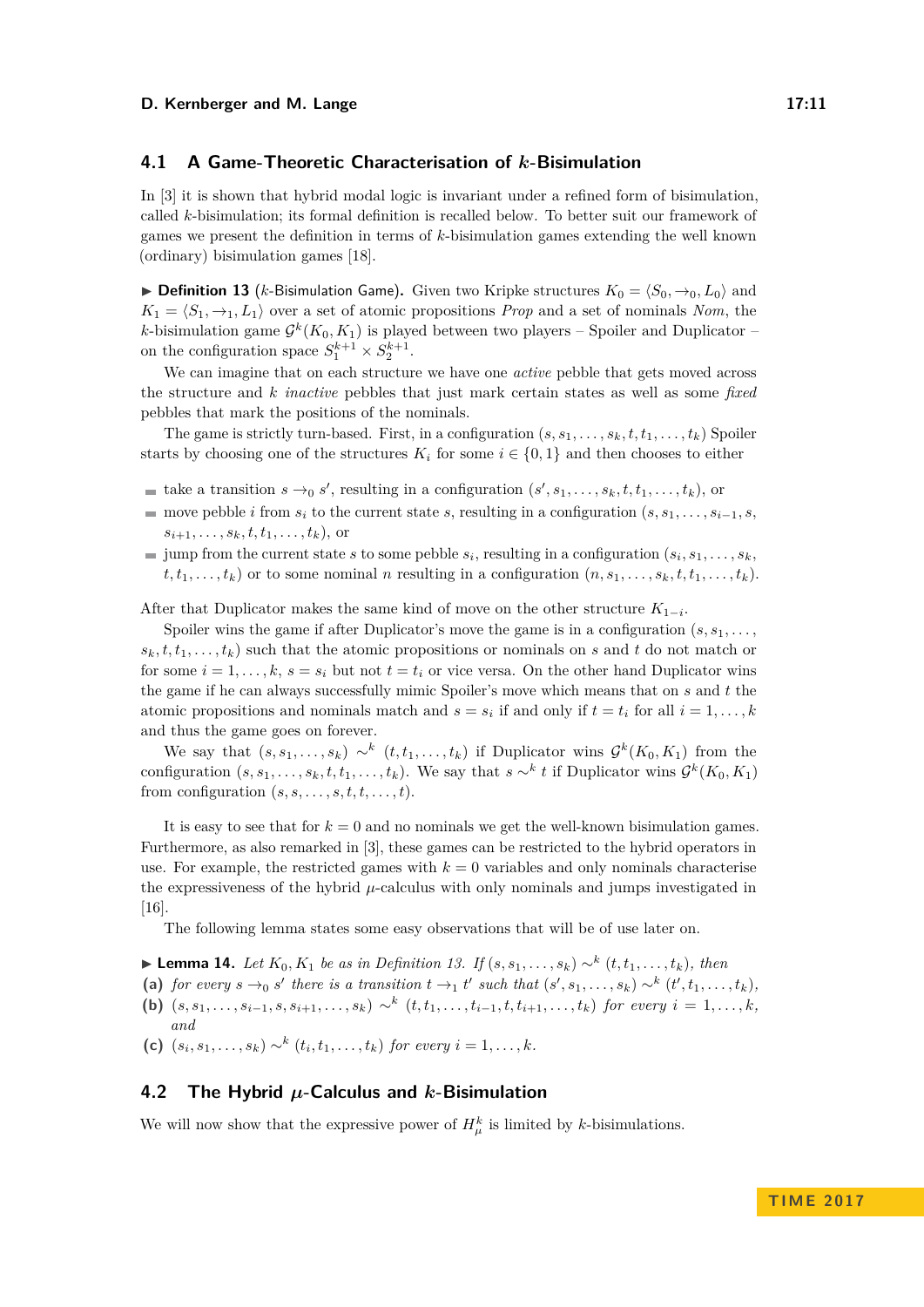<span id="page-11-0"></span>▶ **Theorem 15.** Let  $\varphi \in H^k_\mu$  be closed and  $K_0 = \langle S_0, \to_0, L_0 \rangle, K_1 = \langle S_1, \to_1, L_1 \rangle$  be two Kripke structures. If  $(s, s_1, \ldots, s_k) \in S_0^{k+1}$  and  $(t, t_1, \ldots, t_k) \in S_1^{k+1}$  such that  $(s, s_1, \ldots, s_k)$  $\sim^k (t, t_1, \ldots, t_k)$ , then  $K_0, s, (s_1, \ldots, s_k) \models \varphi$  if and only if  $K_1, t, (t_1, \ldots, t_k) \models \varphi$ .

**Proof.** To prove this by induction we have to strengthen the hypothesis in order to account for formulas  $\varphi(X_1, \ldots, X_m)$  with free second-order variables  $X_1, \ldots, X_m$ . Let  $\rho$ and  $\rho'$  be interpretations for these that respect *k*-bisimilarity in the sense that for all  $(s, s_1, \ldots, s_k) \in S_0^{k+1}$  and  $(t, t_1, \ldots, t_k) \in S_1^{k+1}$  it holds that if  $(s, s_1, \ldots, s_k) \sim^k (t, t_1, \ldots, t_k)$ then  $(s, s_1, \ldots, s_k) \in \rho(X_i)$  if and only if  $(t, t_1, \ldots, t_k) \in \rho'(X_i)$  for any *i*.

We will prove the following by induction on the structure of  $\varphi$ :  $(s, s_1, \ldots, s_k) \sim^k$  $(t, t_1, \ldots, t_k)$  implies that  $K_0, s, (s_1, \ldots, s_k), \rho \models \varphi$  if and only if  $K_1, t, (t_1, \ldots, t_k), \rho' \models \varphi$ . For technical convenience, the variable assignments have been split into the parts interpreting the first- resp. second-order variables.

So, assume that  $(s, s_1, \ldots, s_k) \sim^k (t, t_1, \ldots, t_k)$  and  $\rho, \rho'$  are as stated above. For the base case let  $\varphi = p$  for some  $p \in Prop$ . Then from  $(s, s_1, \ldots, s_k) \sim^k (t, t_1, \ldots, t_k)$  we immediately get that  $s \in L_0(p) \Leftrightarrow t \in L_1(p)$ . The case  $\varphi = x$  is similar. For the case  $\varphi = X_i$  we can use the assumption for free second-order variables as stated above.

The cases for Boolean operators follow immediately from the hypothesis and the case  $\varphi = \Diamond \psi$  follows immediately with Lemma [14](#page-10-1) a).

For the hybrid operators suppose that  $\varphi = \downarrow x_i \cdot \psi$  for some  $i \in \{1, \ldots, k\}$ . We get that

$$
K_0, s, (s_1, \ldots, s_k), \rho \models \varphi \Leftrightarrow K_0, s, (s_1, \ldots, s_{i-1}, s, s_{i+1}, \ldots, s_k), \rho \models \psi
$$
  
\n
$$
\Leftrightarrow K_1, t, (t_1, \ldots, t_{i-1}, t, t_{i+1}, \ldots, t_k), \rho' \models \psi
$$
  
\n
$$
\Leftrightarrow K_1, t, (t_1, \ldots, t_k), \rho' \models \varphi
$$

where the first and last equivalence are simply the semantics of  $H^k_\mu$  and the second equivalence is Lemma [14](#page-10-1) b) and the induction hypothesis. The case for  $\varphi = \mathbb{Q}_{x_i} \psi$  then follows with Lemma [14](#page-10-1) c).

For the last case suppose that  $\varphi = \mu X \cdot \psi(X, X_1, \dots, X_m)$  with free variables in  $\psi$  as depicted.

Let  $\psi^0 := \psi[\text{ff}/X]$  and  $\psi^{\alpha+1} := \psi[\psi^{\alpha}/X]$ . With Proposition [3](#page-5-0) and the characterisation of least fixpoints via approximations we have that  $[\![\mu X.\psi(X)]\!]_q^K = \bigcup_{\alpha < \omega} [\![\psi^\alpha$ l<br>I  $\frac{K}{\varrho}$  for some Kripke structure  $K$  and assignment  $\varrho$ .

We show by a separate induction over  $\alpha$  that  $K_0, s, (s_1, \ldots, s_k), \rho \models \psi^{\alpha}$  if and only if  $K_1, t, (t_1, \ldots, t_k), \rho' \models \psi^{\alpha}$ . The case for least fixpoints then follows immediately.

For the base case  $\alpha = 0$  observe that  $[\![\psi[\text{ff}/X]]\!]_e^K = [\![\psi(X)]\!]_{\varrho[X \mapsto \emptyset]}^K$ . Thus,

$$
K_0, s, (s_1, \ldots, s_k), \rho \models \psi^0 \Leftrightarrow K_0, s, (s_1, \ldots, s_k), \rho[X \mapsto \emptyset] \models \psi(X)
$$
  

$$
\Leftrightarrow K_1, t, (t_1, \ldots, t_k), \rho'[X \mapsto \emptyset] \models \psi(X)
$$
  

$$
\Leftrightarrow K_1, t, (t_1, \ldots, t_k), \rho' \models \psi^0
$$

where the second equivalence is by the fact that for all  $(s, s_1, \ldots, s_k) \sim^k (t, t_1, \ldots, t_k)$  it holds that  $(s, s_1, \ldots, s_k) \in \emptyset \Leftrightarrow (t, t_1, \ldots, t_k) \in \emptyset$  so we can use the induction hypothesis of the outer induction for  $\psi$ . For the induction step we then get

$$
K_0, s, (s_1, \ldots, s_k), \rho \models \psi^{\alpha+1} \Leftrightarrow K_0, s, (s_1, \ldots, s_k), \rho[X \mapsto [\![\psi^{\alpha}]\!]_{\rho}^{K_0}] \models \psi(X)
$$

$$
\Leftrightarrow K_1, t, (t_1, \ldots, t_k), \rho'[X \mapsto [\![\psi^{\alpha}]\!]_{\rho'}^{K_1}] \models \psi(X)
$$

$$
\Leftrightarrow K_1, t, (t_1, \ldots, t_k), \rho' \models \psi^{\alpha+1}.
$$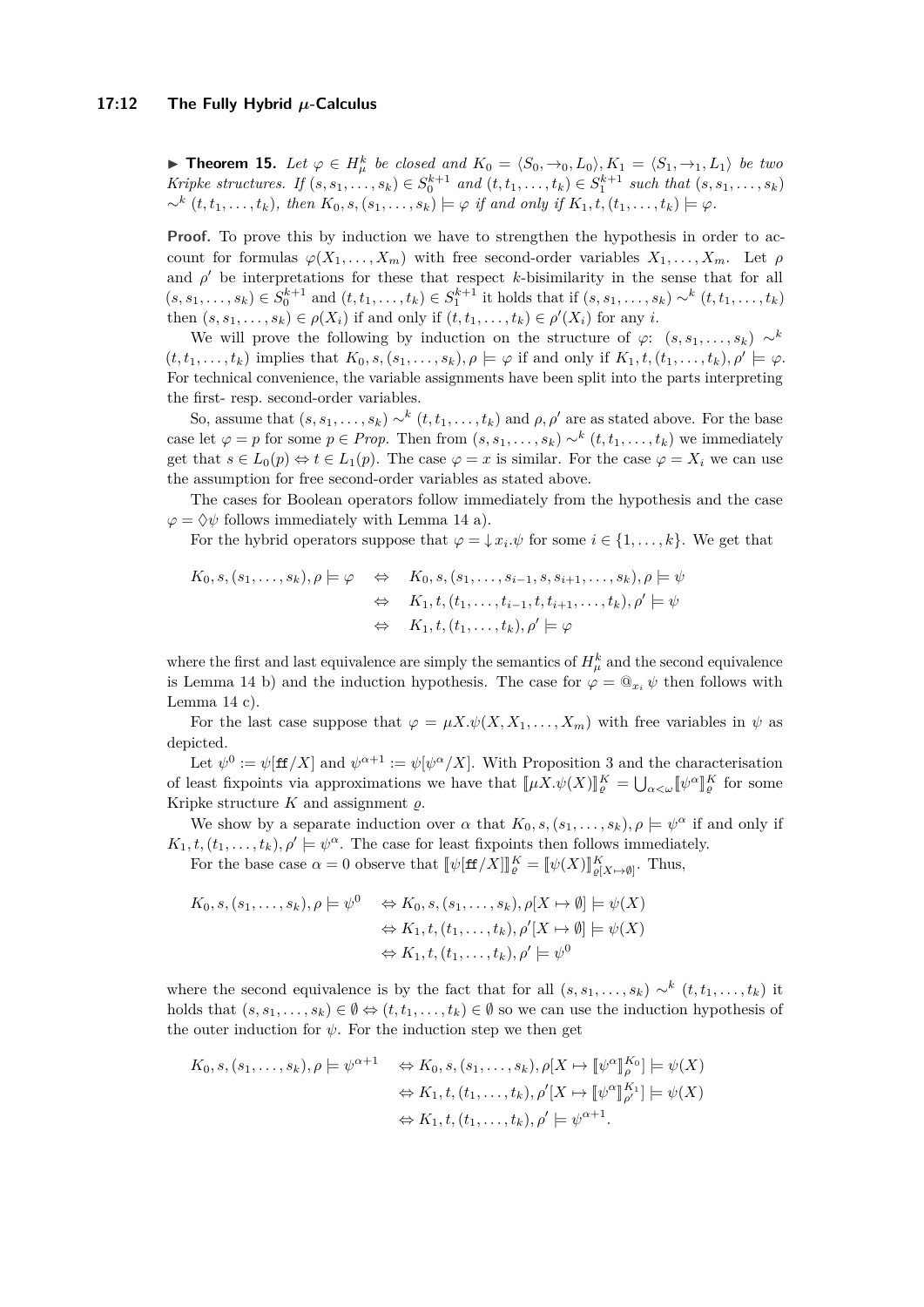#### **D. Kernberger and M. Lange 17:13**

Here, the induction hypothesis for  $\psi^{\alpha}$  makes sure that the conditions for the induction hypothesis for  $\psi$  are met which is why the second equivalence holds. This finishes both  $\blacksquare$ inductions.

► **Corollary 16.** Let  $\varphi \in H^k_\mu$  be a sentence and  $K_0 = \langle S_0, \to_0, L_0 \rangle, K_1 = \langle S_1, \to_1, L_1 \rangle$  be two *Kripke structures. If*  $s \in S_0$  *and*  $t \in S_1$  *such that*  $s \sim^k t$ , *then*  $K_0, s \models \varphi$  *if and only if*  $K_1, t \models \varphi.$ 

There is another interesting connection between  $H_{\mu}$  and bisimulations:  $H_{\mu}^{2}$  can *express* bisimilarity in the sense that there is a fixed formula *ϕ*<sup>∼</sup> (relative to a fixed *Prop*) which is true in a Kripke structure with a valuation of two variables if and only if these two variables point at bisimilar states. For technical convenience we assume  $Nom = \emptyset$  here, since the usual and simple reduction from bisimilarity between two Kripke structures to bisimilarity within a single structure does not work in the presence of nominals. Instead, one has to rename them uniquely in one of them to allow the disjoint union of two Kripke structures with nominals to be seen as one Kripke structure with nominals again.

<span id="page-12-0"></span>► Example 17. The formula

$$
\varphi_{\sim} := \nu X. \Big( \big( \bigwedge_{p \in Prop} @_{x} p \leftrightarrow @_{y} p \big) \wedge @_{x} \Box \downarrow x. @_{y} \Diamond \downarrow y. X) \wedge @_{y} \Box \downarrow y. @_{x} \Diamond \downarrow x. X) \Big)
$$

states that *x* and *y* are bisimilar. This can be seen using the model checking games of Section [3.2](#page-7-2) for instance.

It is even possible to express *k*-bisimilarity; however this requires  $2k + 2$  variables.

► Example 18. The formula

$$
\varphi^k_{\sim} := \nu X. \Big( \bigwedge_{p \in Prop} (\mathbb{Q}_x p \leftrightarrow \mathbb{Q}_y p) \land (\mathbb{Q}_x \Box \downarrow x. \mathbb{Q}_y \Diamond \downarrow y. X) \land (\mathbb{Q}_y \Box \downarrow y. \mathbb{Q}_x \Diamond \downarrow x. X)
$$

$$
\bigwedge_{i=1}^k \left( (\mathbb{Q}_x x_i \leftrightarrow \mathbb{Q}_y y_i) \land (\mathbb{Q}_x \downarrow x_i. \mathbb{Q}_y \downarrow y_i. X) \land (\mathbb{Q}_{x_i} \downarrow x. \mathbb{Q}_{y_i} \downarrow y. X) \right)
$$

over the variables  $\{x, x_1, \ldots, x_k, y, y_1, \ldots, y_k\}$  ordered in this way is true on  $(s, s_1, \ldots, s_k, t, t_1, t_2, \ldots, t_k, t_k, t_k\}$ *...*,  $t_k$ ) in *K* if and only if  $(s, s_1, \ldots, s_k) \sim^k (t, t_1, \ldots, t_k)$ .

▶ **Theorem 19.**  $H_{\mu}^{2k+2}$  can express *k*-bisimilarity for any  $k ≥ 0$ .

### **4.3 Comparing** *H<sup>µ</sup>* **with Hybrid Branching Time Logics**

A natural question that arises when studying the expressiveness of  $H_\mu$  is its relationship to other hybrid logics. It is easy to see that  $H_\mu$  is more expressive than hybrid modal logic using the same example which shows that  $L_{\mu}$  is more expressive than modal logic. Candidates for an interesting comparison are hybrid extensions of branching time logics. There are three hybrid extensions of CTL<sup>∗</sup> [\[12\]](#page-14-6) defined by constraints on how hybrid operators can be used on path formulas which are not state formulas, giving rise to the syntactical hierarchy  $\mathrm{HCTL}_{\mathsf{ss}}^* \leq \mathrm{HCTL}_{\mathsf{ps}}^*$ . The smallest already subsumes the previously studied hybrid extensions of CTL and CTL<sup>+</sup> [\[11\]](#page-14-5). We will show that  $\text{HCTL}^*_{\text{ps}}$  already is not subsumed by  $H_{\mu}$ . This is somewhat surprising given that  $L_{\mu}$  is known to subsume CTL<sup>\*</sup> [\[7\]](#page-14-11).

Let  $C_k = \langle S_k, \to, L \rangle$  be the complete clique over *k* states and  $C_\infty = \langle S_\infty, \to, L \rangle$  be the complete clique over  $\mathbb N$ , as depicted for  $k = 8$  in Figure [3,](#page-13-0) as Kripke structures over  $Prop = Nom = \emptyset$ .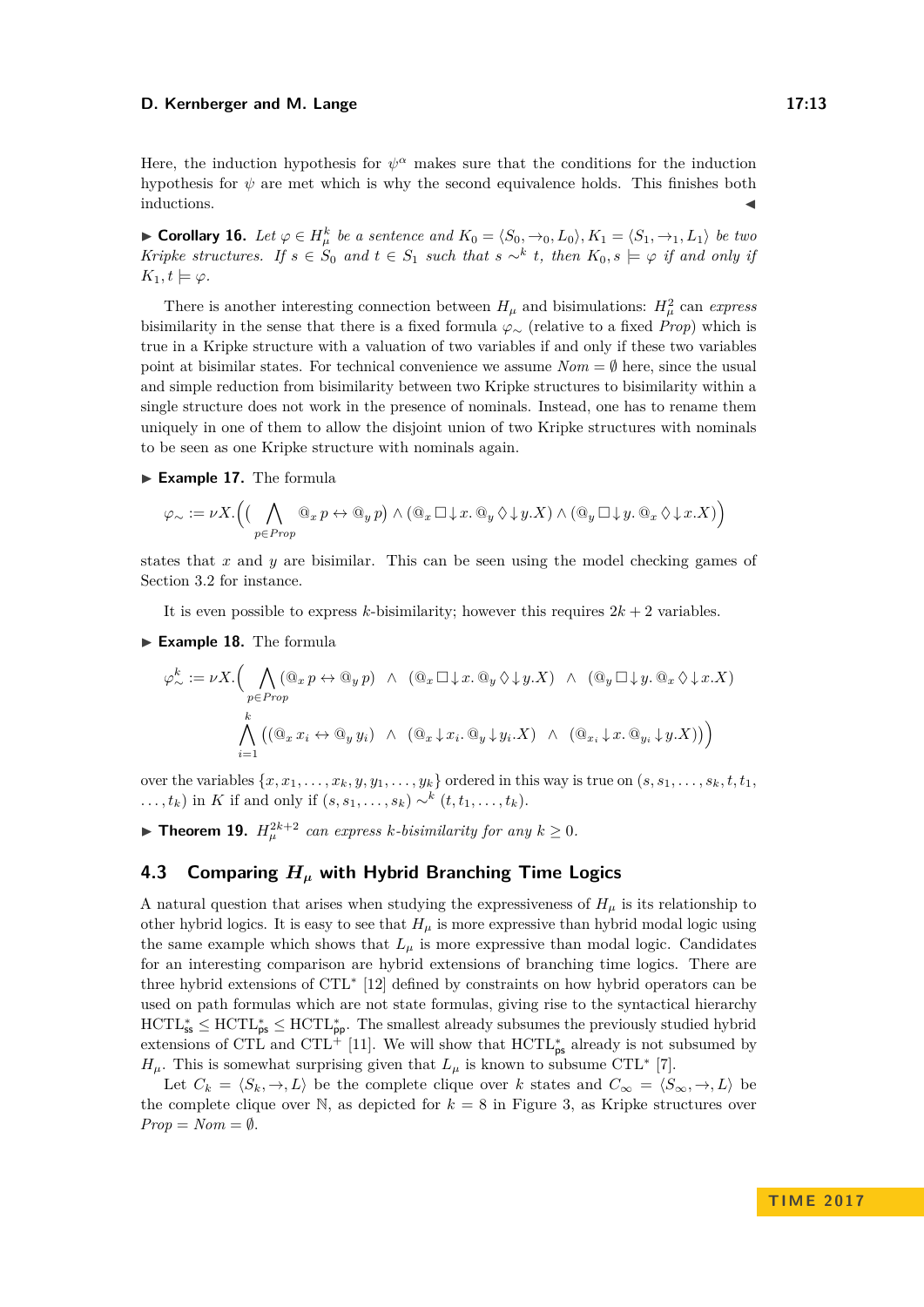<span id="page-13-0"></span>

**Figure 3**  $C_8$  and  $C_\infty$ .

<span id="page-13-1"></span> $\blacktriangleright$  **Lemma 20.** Let  $(s, s_1, \ldots, s_k, t, t_1, \ldots, t_k)$  be a configuration in the *k*-bisimulation game  $\mathcal{G}^k(C_{k+1}, C_{\infty})$  such that  $s = s_i$  if and only if  $t = t_i$  for all  $i = 1, \ldots, k$ *. Then Duplicator has a winning strategy for this game starting in this configuration.*

**Proof.** We call a configuration  $(s, s_1, \ldots, s_k, t, t_1, \ldots, t_k)$  *consistent* if for all *i* we have  $s = s_i$ if and only if  $t = t_i$ . By assumption, the game starts in a consistent configuration. There are two observations to be made:

- **1.** Regardless of Spoiler's choices in a consistent configuration, Duplicator can always answer such that the next configuration is also consistent. This is particularly easy for moves in  $C_{\infty}$ , and in  $C_{k+1}$  it is possible because every state is reachable from every other in one step, and there is always at least one state which is not inhabited by an inactive pebble.
- **2.** Spoiler wins the *k*-bisimulation game only when an inconsistent configuration has been reached.

Hence, the simple strategy of preserving consistency is a winning strategy for Duplicator in  $\mathcal{G}^k(C_{k+1}, C_{\infty}).$ 

Duplicator especially wins the game starting in configurations of the form (*s, s, . . . , s, t, t, ...,t*), since they are obviously consistent, which means that *s* ∼<sup>*k*</sup> *t* for any *s* ∈  $C$ <sup>*k*</sup>+1 and  $t \in C_{\infty}$ .

**► Theorem 21.** *There is a formula*  $\varphi \in HCTL_{ps}^*$  *that cannot be expressed by any formula in*  $H_\mu$ .

**Proof.** The formula  $\varphi := \mathsf{EG}(\downarrow x.XG\neg x) \in \mathrm{HCTL}_{\mathrm{ps}}^*$  states that there is an infinite path such that no state on this path is seen twice. Clearly, we have  $C_{\infty}$ ,  $t \models \varphi$  for any state *t* and  $C_k$ ,  $s \not\models \varphi$  for any state *s* and any  $k \in \mathbb{N}$ . Now suppose there was a formula  $\psi \in H_\mu$ expressing this property. Then we would have  $\psi \in H^k_\mu$  for some k. By equivalence we would get  $C_{\infty}, t \models \psi$  and  $C_{k+1}, s \not\models \psi$  for any states *s*, *t*. On the other hand, according to Lemma [20](#page-13-1) we have  $C_{k+1}$ ,  $s \sim^k C_\infty$ , t, and by Theorem [15,](#page-11-0) no  $H_\mu$  formula – in particular not  $\psi$  – can distinguish these two structures. Hence, no such  $\psi$  can exist.

### **5 Conclusion and Further Work**

We have introduced a hybrid extension of the *µ*-calculus with nominals, binders and jumps and have shown that the model checking problem for this logic is ExpTime-complete for the general case and only polynomially worse than model checking the modal *µ*-calculus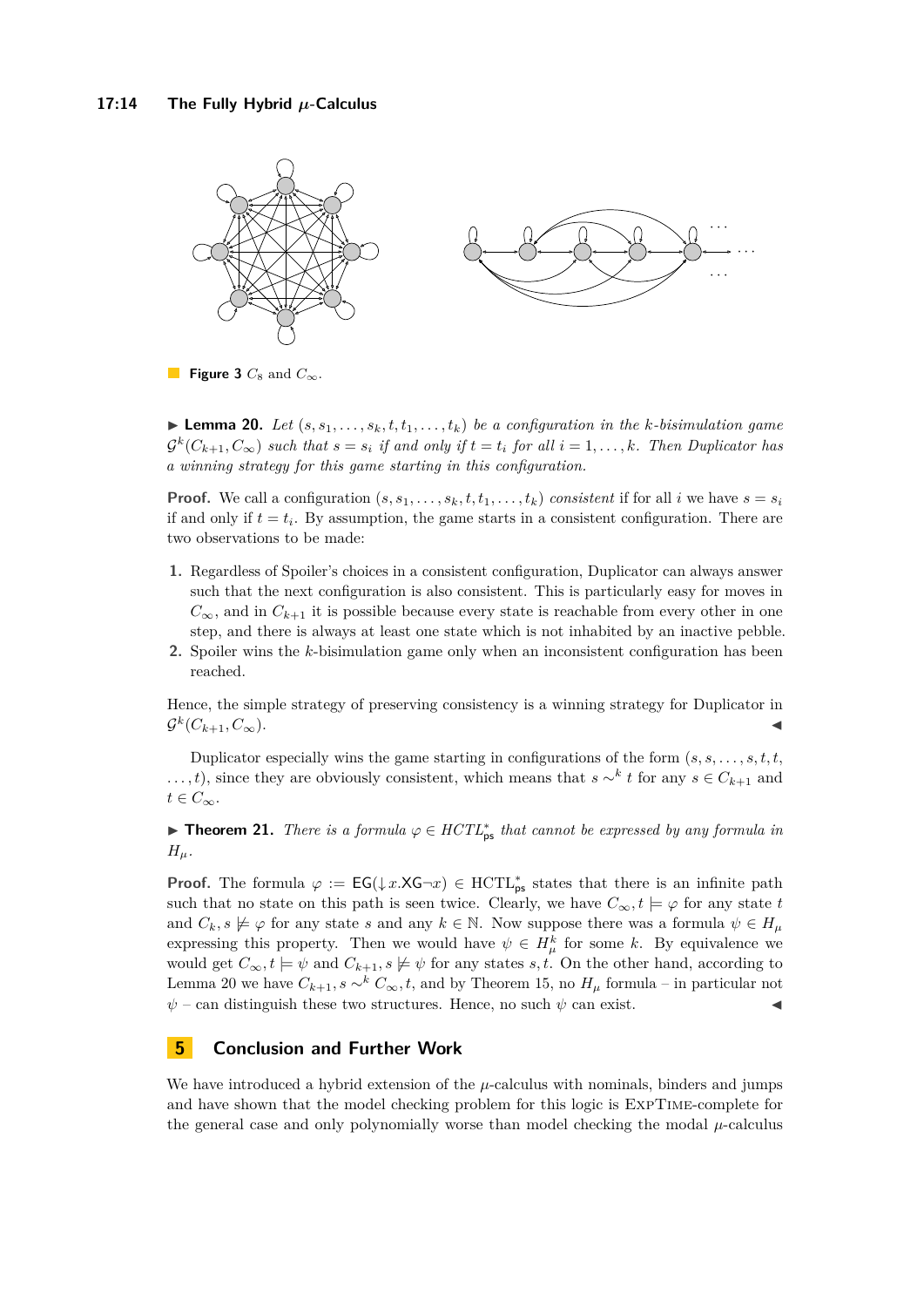#### **D. Kernberger and M. Lange 17:15**

for a fixed number of variables. We have investigated the expressiveness of the fully hybrid  $\mu$ -calculus and have shown that it is invariant under hybrid *k*-bisimulations introduced in [\[3\]](#page-14-3) when restricted to *k* variables. We used this result to show that – contrary to the pure modal case – the hybrid extension of the full branching time logic CTL<sup>\*</sup> is not a fragment of  $H_{\mu}$ .

Future work will investigate the relationship between hybrid branching time logics and the *µ*-calculus in more detail. We have shown here that the second level of the syntactic hierarchy of hybrid branching time logics introduced in [\[12\]](#page-14-6) cannot be translated to the fully hybrid  $\mu$ -calculus. We believe that the variant which allows binders and jumps over state formulas only could be a fragment of  $H_\mu$  and will investigate this further.

Another interesting connection that needs to be explored is that between  $H<sub>u</sub>$  and the polyadic  $\mu$ -calculus [\[2,](#page-14-12) [15\]](#page-15-6), another extension of  $L_{\mu}$  which can express bisimilarity in the sense of Example [17.](#page-12-0) Its formulas are interpreted in tuples of states of fixed arity, rather than single states as in the case of  $L_\mu$ . This is reminiscent of the mechanisms in  $H_\mu$ , especially under the semantics developed here, where a formula with *k* first-order variables is essentially interpreted by a  $(k + 1)$ -tuple of states. We believe that the polyadic  $\mu$ -calculus can be embedded into  $H_u$ . The opposite direction cannot hold because the polyadic  $\mu$ -calculus is known to be bisimulation-invariant. However, this obviously breaks when it is equipped with an equality predicate [\[14\]](#page-15-7), and we believe that then it becomes strong enough to embed  $H<sub>\mu</sub>$ .

#### **References**

- <span id="page-14-1"></span>**1** R. Alur and T. A. Henzinger. A really temporal logic. *J. of the ACM*, 41(1):181–204, 1994.
- <span id="page-14-12"></span>**2** H. R. Andersen. A polyadic modal *µ*-calculus. Technical Report ID-TR: 1994-195, Dept. of Computer Science, Technical University of Denmark, Copenhagen, 1994.
- <span id="page-14-3"></span>**3** C. Areces, P. Blackburn, and M. Marx. Hybrid logics: Characterization, interpolation and complexity. *J. of Symb. Log.*, 66:2001, 1999.
- <span id="page-14-0"></span>**4** C. Areces and B. ten Cate. Hybrid logics. In P. Blackburn, F. Wolter, and J. van Benthem, editors, *Handbook of Modal Logics*, pages 821–868. Elsevier, 2006.
- <span id="page-14-2"></span>**5** J. van Benthem. Correspondence theory. In D. Gabbay and F. Guenthner, editors, *Handbook of Philosophical Logic, Volume II: Extensions of Classical Logic*, pages 167–247. D. Reidel, 1984.
- <span id="page-14-10"></span>**6** B. S. Chlebus. Domino-tiling games. *J. of Comp. and Sys. Sc.*, 32:374–392, 1986.
- <span id="page-14-11"></span>**7** M. Dam. CTL<sup>∗</sup> and ECTL<sup>∗</sup> as fragments of the modal *µ*-calculus. *TCS*, 126(1):77–96, 1994.
- <span id="page-14-8"></span>**8** E. A. Emerson, C. S. Jutla, and A. P. Sistla. On model-checking for fragments of *µ*-calculus. In *Proc. 5th Conf. on Computer Aided Verification, CAV'93*, volume 697 of *LNCS*, pages 385–396. Springer, 1993.
- <span id="page-14-4"></span>**9** M. Franceschet and M. de Rijke. Model checking hybrid logics (with an application to semistructured data). *J. of Applied Logic*, 4(3):279–304, 2006.
- <span id="page-14-9"></span>**10** M. Jurdziński. Deciding the winner in parity games is in *UP*∩co-*UP*. *Inf. Process. Lett.*, 68(3):119–124, 1998.
- <span id="page-14-5"></span>**11** A. Kara, V. Weber, M. Lange, and T. Schwentick. On the hybrid extension of CTL and CTL<sup>+</sup>. In *Proc. 34th Int. Symp. on Mathematical Foundations of Computer Science, MFCS'09*, volume 5734 of *LNCS*, pages 427–438. Springer, 2009.
- <span id="page-14-6"></span>**12** D. Kernberger and M. Lange. Model checking for the full hybrid computation tree logic. In *Proc. 23rd Int. Symp. on Temporal Representation and Reasoning, TIME'16*, pages 31–40. IEEE Computer Society, 2016.
- <span id="page-14-7"></span>**13** D. Kozen. Results on the propositional *µ*-calculus. *TCS*, 27:333–354, 1983.